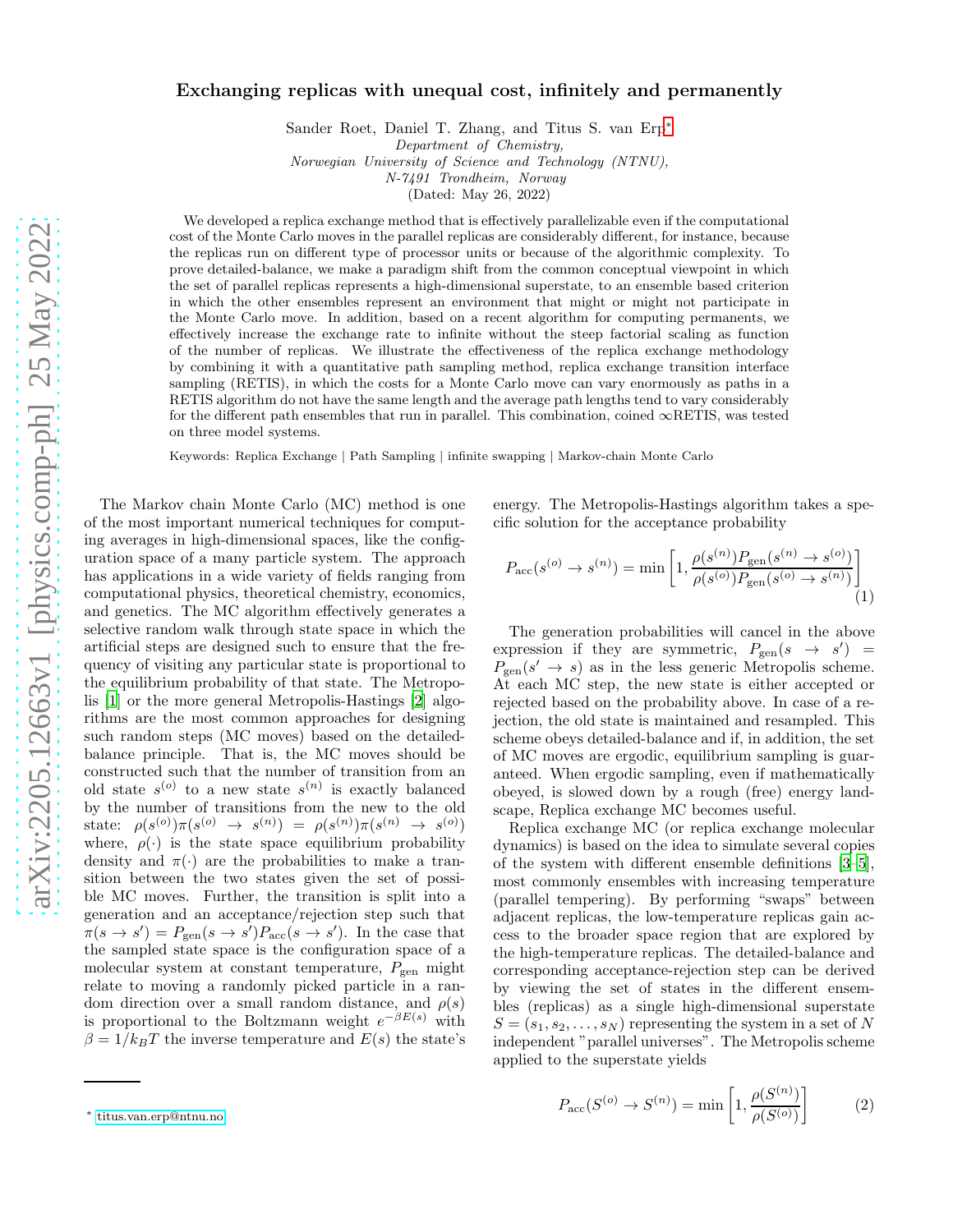in which the probability of the superstate equals

$$
\rho(S) = \rho(s_1, s_2, \dots, s_N) = \prod_{i=1}^{N} \rho_i(s_i)
$$
 (3)

where  $\rho_i(\cdot)$  is the specific probability density of ensemble i. For example, the move that attempts to swap the first two states, implying  $S^{(o)} = (s_1, s_2, \dots, s_N)$  and  $S^{(n)} =$  $(s_2, s_1, \ldots, s_N)$ , will be accepted with a probability

$$
P_{\rm acc} = \min\left[1, \frac{\rho_1(s_2)\rho_2(s_1)}{\rho_1(s_1)\rho_2(s_2)}\right]
$$
 (4)

In a replica exchange simulation, swapping moves and standard MC or MD steps are applied alternately. Parallel computing will typically distribute the same number of processing units per ensemble to carry out the computational intensive standard moves. The swapping move is cheap, but it requires that the ensembles involved in the swap have completed their previous move. If the standard moves in each ensemble require different computing times, then several processing units have to wait for the slow ones to finish. If the disbalance per move is relatively constant, the replicas could effectively be made to progress in cohort by trying to differentiate the number of processing units per ensemble or the relative frequency of doing replica exchange versus standard moves per ensemble. However, in several MC methods this disbalance is not constant, such as with configurational bias MC [\[6](#page-9-4)– [8](#page-21-0)] or path sampling [\[9\]](#page-9-5). The number of elementary steps to grow a polymer in configurational bias MC obviously depends on the polymer's length that is being grown, but also early rejections lead to a broad distribution of the time it takes to complete a single MC move even in uniform polymer systems. Analogously, the time required to complete a MC move in path sampling simulations will depend on the length of the path being created. Other examples of complex Monte Carlo methods with a fluctuating CPU cost per move are cluster Monte Carlo algorithms [\[10](#page-9-6)] and event-chain Monte Carlo [\[11](#page-9-7), [12](#page-9-8)].

We will show that the standard acceptance Eqs. [1](#page-0-0) and [4](#page-1-0) can be applied in a parallel scheme in which ensembles are updated irregularly in time and the average frequency of MC moves is different for the ensembles. In addition, we show that we can apply an infinite swapping [\[13\]](#page-9-9) scheme between the available ensembles. For this, we develop a new protocol based on the evaluation of permanents that circumvents the steep factorial scaling. This last development is also useful for standard replica exchange.

### METHODS

Finite swapping. In the following, we will assume that we have two types of MC moves. One move that is CPU intensive and can be carried out within a single ensemble, and replica exchange moves between ensembles which are relatively cheap to execute. The CPU intensive

<span id="page-1-4"></span>move will be carried out by a single worker (one processor unit, one node or a group of nodes) and these workers perform their task in parallel on the different ensembles. One essential part of our algorithm is that we have less workers than ensembles such that whenever the worker is finished and produced a new state for one ensemble, this state can directly be swapped with the states of any of the available ensembles (the ones not occupied by a worker). After that, the worker will randomly switch to another unoccupied ensemble for performing a CPU intensive move.

<span id="page-1-0"></span>In its most basic form, the algorithm consists of the following steps:

- 1. Define N ensembles and let  $\rho_i(\cdot)$  be the probability distribution of ensemble  $i$ . We also define  $P_{\text{RE}}$  which is the probability for a replica exchange move.
- 2. Assign  $K < N$  'workers' (processing units) to K of the N ensembles for performing a CPU intensive MC move. Each ensemble is at all times occupied by either 1 or 0 workers. The following steps are identical for all the workers.
- <span id="page-1-3"></span>3. If the worker is finished with its MC move in ensemble i, the new state is accepted or rejected accord-ing to Eq. [1](#page-0-0) (with  $\rho_i$  for  $\rho$ ). Ensemble *i* is updated with the new state (or by resampling the old state in case of rejection) and is then considered to be free.
- <span id="page-1-2"></span>4. Take a uniform random number  $\nu$  between 0 and 1. If  $\nu > P_{\text{RE}}$  go to step [7.](#page-1-1)
- 5. Among the available ensembles, pick a random pair  $(i, j).$
- <span id="page-1-5"></span>6. Try to swap the states of ensembles  $i$  and  $j$  using Eq. [4](#page-1-0) (with labels  $i, j$  instead of 1, 2). Update ensembles  $i, j$  with the swapped state or the old state in case of a rejection. Return to step [4.](#page-1-2)
- <span id="page-1-1"></span>7. Select one of the free ensembles at random and assign the worker to that ensemble for performing a new standard move. Go to step [3.](#page-1-3)

In this algorithm ensembles are not updated in cohort like in standard replica exchange, but updates occur at irregular intervals. In addition, the different ensemble conditions can result in systematic differences in the number of states that are being created over time. To prove that the above scheme actually samples the correct distributions requires a fundamentally new conceptual view as the superstate picture is no longer applicable. Despite that the algorithm uses the same type of Eqs. [1](#page-0-0) and [4,](#page-1-0) as one would use in standard replica exchange, it does not rely on Eqs. [2](#page-0-1) and [3](#page-1-4) that are no longer valid. In the Supplementary Information (SI) we provide a proof from the individual ensemble's perspective in which the other ensembles provide an "environment"  $\mathcal E$  that might, or might not, participate in the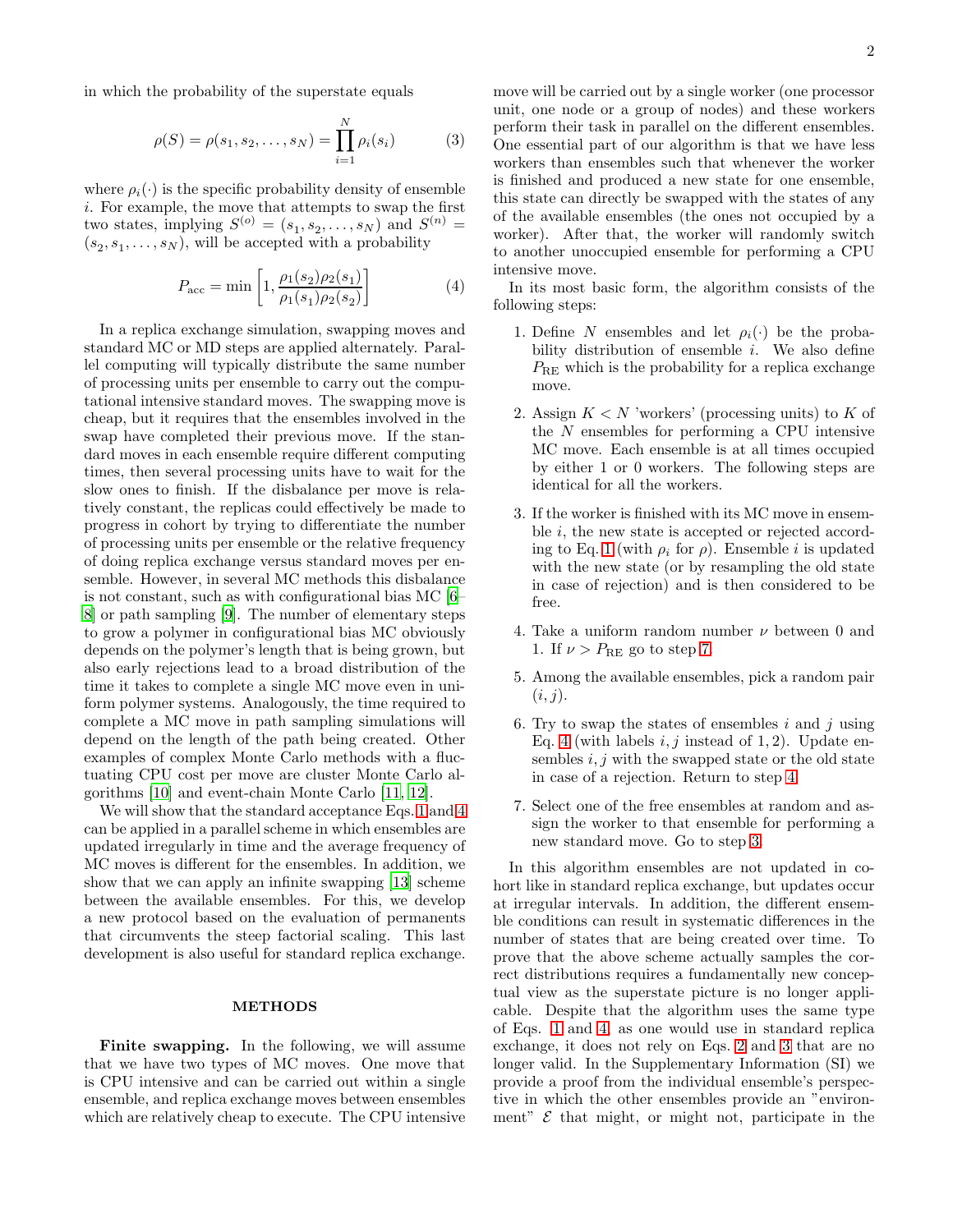move of the ensemble considered. By doing so, we no longer require that the number of transitions from old to new,  $S^{(o)} \to S^{(n)}$ , is the same as from new to old,  $S^{(n)} \rightarrow S^{(o)}$ . Instead, by writing  $S = (s_1, \mathcal{E})$ , from ensemble 1's perspective, we have that the number of  $(s_1^{(o)}, \mathcal{E}^{(o)}) \rightarrow (s_1^{(n)}, \mathcal{E}^{(n)})$  transitions should be equal to the number of  $(s_1^{(n)}, \mathcal{E}^{(o)}) \rightarrow (s_1^{(o)}, \mathcal{E}^{(n)})$  transitions when the standard move is applied where  ${}^a\mathcal{E}^{(n)}$  refers to any new environment. The SI shows a similar detailedbalance condition for the replica exchange moves. At step  $6$  we sample only ensemble  $i$  and  $j$  or, alternatively, all free ensembles get a sample update. This would mean resampling the existing state of those not involved in a swap ("null move"). This makes the approach more similar to the superstate sampling albeit using only free ensembles, as described in the SI. The null move does not reduce the statistical uncertainty, but we mention it here as it makes it easier to explain the infinite swapping approach. But for the detailed-balance conditions to be valid it is imperative that occupied ensembles are not sampled.

An essential aspect of the efficiency of our algorithm is that the number of workers  $K$  is less than the number of ensembles N. The case  $K = N$  is valid but would reduce the number of replica exchange moves to zero as only one ensemble is free at the maximum. Reducing the  $K/N$  ratio will generally imply a higher acceptance in the replica exchange moves as we can expect a higher number of free ensembles whose distributions have significant overlap. What gives the optimum number of workers is therefore a non-trivial question that we will further explore in the Results and Discussion section. However, for case  $K < N$  we can maximize the effect of the replica exchange moves by taking the  $P_{RE}$  parameter as high as possible. In fact, we can simulate the effect of the limit  $P_{\text{RE}} \rightarrow 1$  without having to do an infinite number of replica exchange moves explicitly. This lead to an infinite swapping [\[13\]](#page-9-9) version of our algorithm.

Infinite swapping. If in the previously described algorithm we take  $P_{\text{RE}} = 1 - \delta$ , we will loop through the steps [4](#page-1-2)[-6](#page-1-5) for many iterations  $(n_{it} = \sum_{n=0}^{\infty} n(1 - \delta)^n \delta =$  $1/\delta$  in the limit  $\delta \to 0$ ) before getting to step [7.](#page-1-1) When  $\delta$ vanishes and  $n_{it}$  becomes infinitely large, we expect that all possible swaps will be executed an infinite number of times. Since the swaps obey detailed balance between unoccupied ensembles, these will essentially sample the dis-tribution of Eq. [3](#page-1-4) (for the subset  $S^*$  of unoccupied ensembles). Hence, when the loop is exited, each possible permutation  $\sigma \in S^*$  has been sampled  $n_{\text{it}} \times \rho(\sigma) / \sum_{\sigma} \rho(\sigma)$ times. By lumping all the times that the same permutation was sampled and normalizing by division with  $n_{it}$ , we simply sample all the possible permutations in one go using fractional weights that sum up to 1. This is then the only sampling step, as the single update in step [3](#page-1-3) can be skipped due to its negligible  $1/n_{it}$  weight.

The idea of doing an "infinite number" of swapping moves has been proposed before [\[13](#page-9-9)[–15\]](#page-9-10), but here we give a different flavor to this approach by a convenient reformulation of the problem into permanents that allows

us to beat the steep factorial scaling reported in earlier works [\[13](#page-9-9)]. The permanents formulation goes as follows. Supposed that after step [3,](#page-1-3) there are 4 free ensembles (we name them  $e_1, e_2, e_3, e_4$ ) containing 4 states  $(s_1,$  $s_2, s_3, s_4$ ). Which state is in which ensemble after this step is irrelevant. We can now define a weight-matrix  $W$ :

$$
W = \begin{pmatrix} e_1 & e_2 & e_3 & e_3 \\ s_1 & W_{11} & W_{12} & W_{13} & W_{14} \\ W_{21} & W_{22} & W_{23} & W_{24} \\ s_3 & W_{31} & W_{32} & W_{33} & W_{34} \\ s_4 & W_{41} & W_{42} & W_{43} & W_{44} \end{pmatrix}
$$

where  $W_{ij} \propto \rho_j(s_i)$ . Essential to our approach is the computation of the permanent of the W matrix, perm $(W)$ , and that of the  $W\{ij\}$ -matrices in which the row  $i$  and column  $j$  are removed.

The permanent of a matrix is similar to the determinant, but without alternating signs. We can, henceforth, write perm $(W)$  =  $\sum_{j=1}^{4} W_{1j}$  perm $(W{1j})$ . As the permanent of the  $1 \times 1$  matrix is obviously equal to the single matrix value, the permanent of arbitrary dimension could in principle be solved recursively using this relation. Based on the permanents of  $W$ , we will construct a probability matrix P:

$$
P = \begin{matrix} e_1 & e_2 & e_3 & e_4 \ s_1 & P_{11} & P_{12} & P_{13} & P_{14} \ P_{21} & P_{22} & P_{23} & P_{24} \ P_{31} & P_{32} & P_{33} & P_{34} \ S_4 & P_{41} & P_{42} & P_{43} & P_{44} \end{matrix}
$$

where  $P_{ij}$  is the chance to find state  $s_i$  in ensemble  $e_j$ . As for each permutation each state is in one ensemble and each ensemble contains one state, the P-matrix is bistochastic: both the columns and the rows sum up to 1. If we consider  $S_{ij}^*$  the set of permutations in which state  $s_i$  is in  $e_j$ , we can write  $P_{ij} = \sum_{\sigma \in S_{ij}^*} \rho(\sigma) / \sum_{\sigma' \in S^*} \rho(\sigma')$ . We can, however, also use the permanent representation in which

<span id="page-2-0"></span>
$$
P_{ij} = \frac{W_{ij} \text{perm}(W\{ij\})}{\text{perm}(W)}\tag{5}
$$

So far we have not won anything as computing the the permanent via the recursive relation mentioned above has still the factorial scaling. The Gaussian elimination approach, that allows an order  $\mathcal{O}(n^3)$  computation for determinants of  $n \times n$  matrices, won't work for permanents as only some but not all row- and column-operations have the same effect to a permanent as to a determinant. One can for instance swap rows and columns without changing the permanent. Multiplying a row by a nonzero scalar multiplies the permanent by the same scalar. Hence, this will not affect the P-matrix based on Eq. [5.](#page-2-0) Unlike the determinant, adding or subtracting to a row a scalar multiple of another row, an essential part of the Gaussian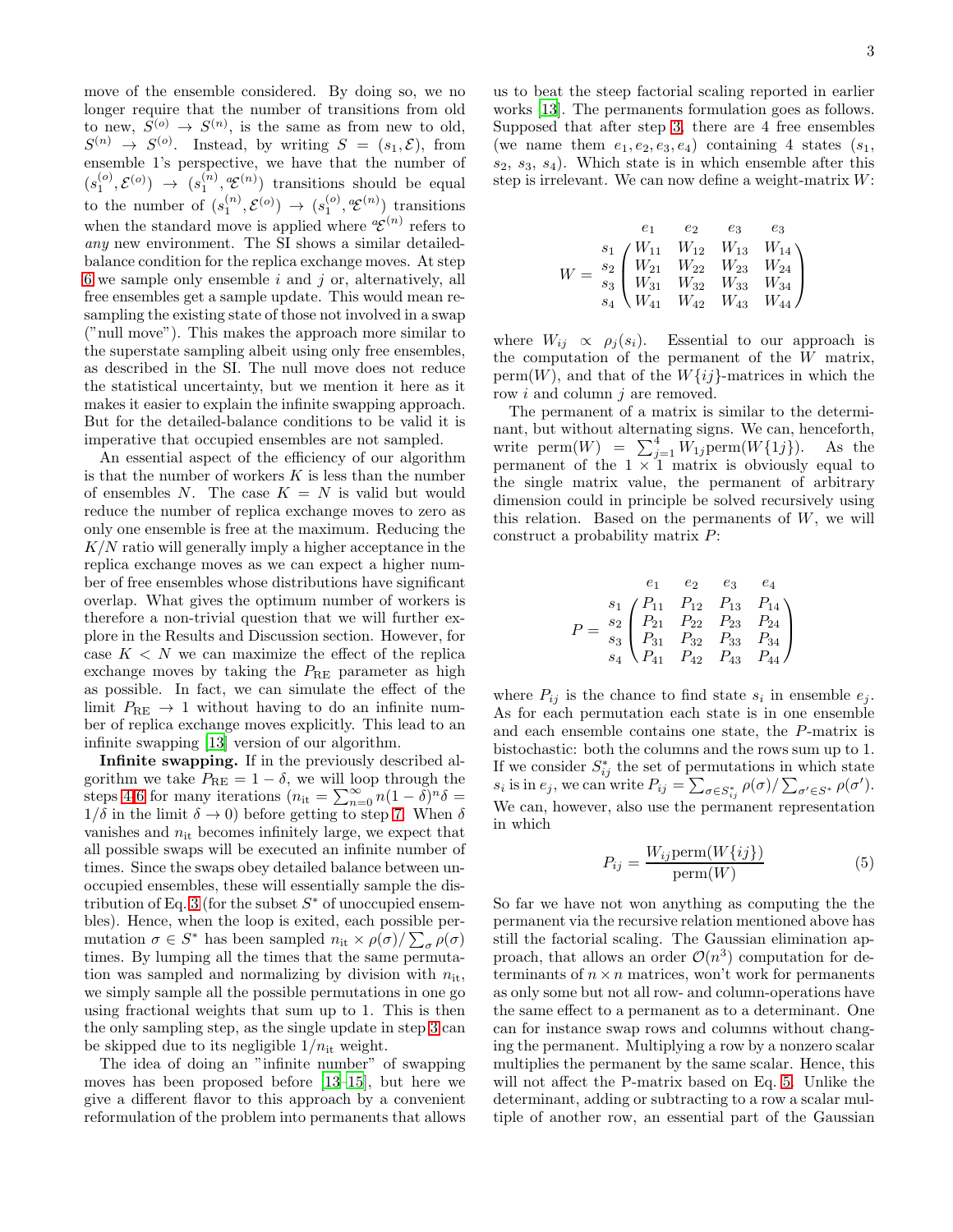elimination method, does change the permanent. This makes the permanent computation of a large matrix excessively more expensive than the computation of a determinant. Yet, recent algorithms based on the Balasubramanian–Bax–Franklin–Glynn (BBFG) formula [\[16](#page-9-11)[–18\]](#page-9-12) scale as  $\mathcal{O}(2^n)$ . This means that the computation of the full P-matrix scales as  $\mathcal{O}(2^n \times n^2)$ , which seems still steep but is nevertheless a dramatic improvement compared to factorial scaling.

For our target time of 1 second, for instance, we could only run the algorithm up to  $N = 7$  in the factorial approach, while we reach  $N = 12$  in the BBFG method using a mid-to-high-end laptop (DELL XPS 15 with an Intel Core i7-8750H). If matrix size of  $N = 20$  is the target, the BBFG method can perform a full Pmatrix determination in  $\sim$  711 seconds, while it would take  $\sim 15.3 \times 10^6$  years in the factorial approach. The BBFG method is the fastest completely general solution for the problem of computing a  $P$ -matrix from any  $W$ matrix. For several algorithms, the W-matrix has special characteristics that can be exploited to further increase efficiency. For instance, if by shuffling the rows and columns the W-matrix can be made into a block form, where squared blocks at the diagonal have only zero's at their right and upper side, the permanent is equal to the product of the block's permanents. For instance, if  $W_{14} = W_{24} = W_{34} = 0$  we have two blocks,  $3 \times 3$  and  $1 \times 1$ . If  $W_{13} = W_{14} = W_{23} = W_{24} = 0$ , we can identify 2 blocks of  $2 \times 2$  etc. Identification of blocks can hugely decrease the computation of a large permanent. Another speed-up can be made if all rows in the W-matrix are a sequence of ones followed by all zeros, or can be made into that form after previously mentioned column and row operations. This makes an order  $\mathcal{O}(n^2)$ approach possible. We will further discuss this in Sec. Application: ∞RETIS.

<span id="page-3-0"></span>The infinite swapping approach changes the aforementioned algorithm from step 3:

- 3. If the worker is finished with its MC move in a specific ensemble, the new state is accepted or rejected (but not yet sampled) according to Eq. [1.](#page-0-0) The ensemble is free.
- 4. Determine the W-matrix based on all unoccupied ensembles, calculate the P-matrix based on Eq. [5,](#page-2-0) and update all the unoccupied ensembles by sampling all free states with the fractional probabilities corresponding to the columns in the P-matrix.
- 5. Pick randomly one of the free ensembles  $e_i$ .
- 6. Pick one of the available states  $(s_1, s_2, \ldots)$  based on a weighted random selection in which state  $s_i$ has a probability of  $P_{ij}$  to be selected.
- 7. The worker is assigned to do a new standard move in ensemble  $e_j$  based on previous state  $s_i$ . Go to step [3.](#page-3-0)

# APPLICATION: ∞RETIS

Replica Exchange Transition interface sampling (RETIS) [\[19,](#page-9-13) [20\]](#page-9-14) is a quantitative path sampling algorithm in which the sampled states are short molecular trajectories (paths) with certain start- and endconditions, and a minimal progress condition. New paths are being generated by a Monte Carlo move in path space, such as the shooting move [\[21\]](#page-9-15) in which a randomly selected phase point of the previous path is randomly modified and then integrated backward and forward in time by means of molecular dynamics (MD). The required minimal progress increases with the rank of the ensemble such that the final ensemble contains a reasonable fraction of transition trajectories. The start- and end-conditions, as well as the minimal progress, are administered by the crossings of interfaces  $(\lambda_0, \lambda_1, \ldots, \lambda_M)$ with  $\lambda_{k+1} > \lambda_k$ , that can be viewed as non-intersecting hypersurfaces in phase space having a fixed value of the reaction coordinate. A MC move that generates a trial path not fulfilling the path ensemble's criteria is always rejected. RETIS defines different path ensembles based on the the direction of the paths and the interface that has to be crossed, but all paths start by crossing  $\lambda_0$  (near the reactant state/state  $A$ ) and they end by either crossing  $\lambda_0$  again or reaching the last interface  $\lambda_M$  (near the product state/state  $B$ ). There is one special path ensemble, called [0<sup>-</sup>], that explores the left side of  $\lambda_0$ , the reactant well, while all other path ensembles, called  $[k^+]$ with  $k = 0, 1, \ldots M-1$ , start by moving to the right from  $\lambda_0$  reaching at least  $\lambda_k$ .

A central concept in RETIS is the so-called overall crossing probability, the chance that a path that crosses  $\lambda_0$  in the positive direction reaches  $\lambda_M$  without recrossing  $\lambda_0$ . It provides the rate of the process when multiplied with the flux through  $\lambda_0$  (obtained from the path lengths in  $[0^-]$  and  $[0^+]$   $[20]$  and is usually an extremely small number. The chance that any of the sampled paths in the  $[0^+]$  path ensemble crosses  $\lambda_M$  is generally negligible, but a decent fraction of those ( $\sim 0.1 - 0.5$ ) will cross  $\lambda_1$  and some even  $\lambda_2$ . Likewise, paths in the  $[k^+]$ ,  $k > 0$ , path ensembles have a much higher chance to cross  $\lambda_{k+1}$  than a  $[0^+]$ -path as they already cross  $\lambda_k$ . This leads to the calculation of  $M$  local conditional crossing probabilities, the chance to cross  $\lambda_{k+1}$  given  $\lambda_k$  was crossed for  $k =$  $0, 1, \ldots M - 1$ , whose product gives an exact expression for the overall crossing probability with an exponentially reduced CPU cost compared to MD.

The efficiency is further hugely improved by executing replica exchange moves between the path ensembles. These swaps are essentially cost-free since there is no need to simulate additional ensembles that are not already required. An accepted swapping move in RETIS provides new paths in two ensembles without the expense of having to do MD steps. The enhancement in efficiency is generally even larger than one would expect based on those arguments alone as path ensembles higher-up the barrier provide a similar effect as the high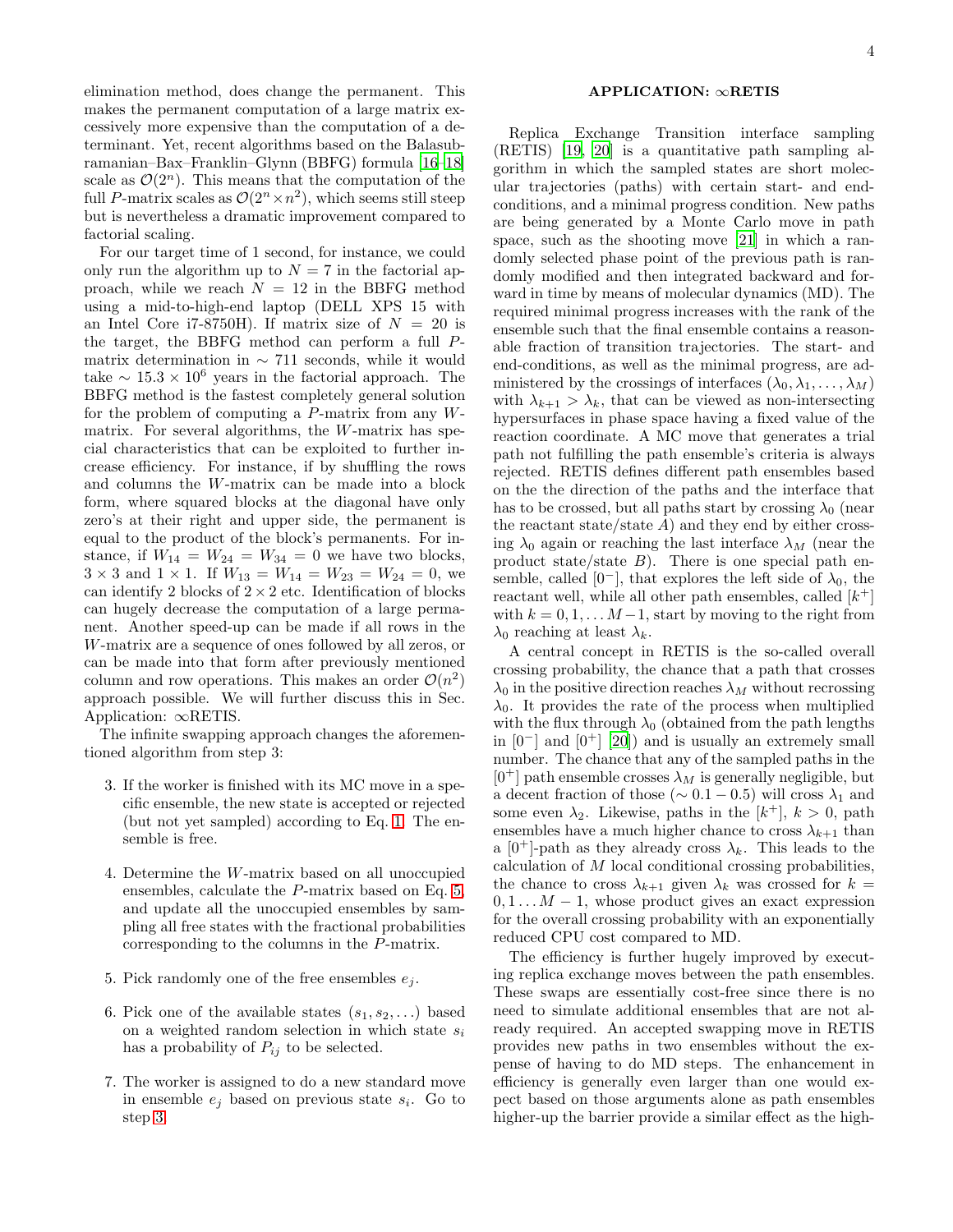temperature ensembles in parallel tempering. In addition, point-exchange moves between the  $[0-]$  and  $[0+]$ are performed by exchanging the end- and start-points of these path that are then continued by MD at the opposite site of the  $\lambda_0$  interface.

While TIS [\[22\]](#page-9-16) (without replica exchange) can run all path ensembles embarrassingly parallel, the RETIS algorithm increases the CPU-time efficiency, but is difficult to parallelize and open source path-sampling codes, like OpenPathSampling [\[23](#page-9-17)] and PyRETIS [\[24\]](#page-9-18), implement RETIS as a fully sequential algorithm. The path length distributions are generally broad with an increasing average path length as function of the ensemble's rank. This becomes increasingly problematic the more ensembles you have as they all have to wait for the slowest ensemble. This means that while RETIS will give you the best statistics per CPU-hour, it might not give you the best statistics in wall-time. With the continuous increase in computing power, trading some CPU-time efficiency for wall-time efficiency, getting the answer faster while spending more CPU-cycles, might be preferential. Our parallel scheme can effectively deal with the unequal CPU cost of the replicas, which allows us to increase the wall-time efficiency with no or minimal reduction in CPU-time efficiency.

The *W*-matrix in RETIS. If there are  $M + 1$  interfaces,  $\lambda_0, \lambda_1, \ldots, \lambda_M$ , there are also  $N = M + 1$  ensembles,  $[0^{\text{-}}], [0^{\text{+}}], [1^{\text{+}}], \ldots, [(M-1)^{\text{+}}].$  For K workers, the size of the W-matrix is, hence, either  $(N - K + 1) \times$  $(N - K + 1)$  or  $(N - K) \times (N - K)$  as swappings are executed when  $1$  of the  $K$  workers is free, while the remaining  $K - 1$  workers occupy path ensembles that are locked and do not participate in the swap. The smallest matrix occurs when one worker is occupying both  $[0-]$ and  $[0^+]$  during the point exchange move, as described in the simulation methods.

Paths can be represented by a sequence of time slices, the phase points visited by the MD trajectory. For a path of length  $L+1$ ,  $X = (x_0, x_1, \ldots, x_L)$ , the plain path probability density  $\rho(X)$  is given by the probability of the initial phase point times the dynamical transition probabilities to go from one phase point to the next:  $\rho(X) =$  $\rho(x_0)\phi(x_0 \rightarrow x_1)\phi(x_1 \rightarrow x_2)\dots\phi(x_{L-1} \rightarrow x_L)$ . Here, the transition probabilities depend on the type of dynamics (deterministic, Langevin, Nosé-Hoover dynamics, etc). The weight of a path within a specific path ensemble  $\rho_i(X)$  can be expressed as the plain path density times the indicator function  $\mathbf{1}_{e_i}$  and possibly an additional weight function  $w_j(X)$ :  $\rho_j(X) = \rho(X) \times \mathbf{1}_{e_j}(X) \times w_j(X)$ . The indicator function equals 1 if the path  $X$  belongs to ensemble  $e_j$ . Otherwise it is 0. The additional weight function  $w_i(X)$  is part of the high-acceptance protocol that is used in combination with the more recent path generation MC moves such as stone skipping [\[25\]](#page-9-19) and wire-fencing [\[26\]](#page-21-1). Using these "high-acceptance weights", nearly all the CPU intensive moves can be accepted as they are tuned to cancel the  $P_{\text{gen}}$ -terms in Metropolis-Hastings scheme, Eq. [1,](#page-0-0) and the effect of the non-physical

weights is undone in the analysis by weighting each sampled path with the inverse of  $w_i(X)$ .

While the path probability  $\rho(s_i = X)$  is difficult to compute, determining  $\mathbf{1}_i(s_i)$  and  $w_i(s_i)$  is trivial. It is therefore a fortunate coincidence that we can replace  $W_{ij} = \rho_i(s_i)$  with

$$
W_{ij} = \mathbf{1}_{e_j}(s_i) w_j(s_i) \tag{6}
$$

because the P-matrix does not change if we divide or multiply a row by the same number, as mentioned in Sec. Methods. Except for  $[0^-]$ , all path ensembles have the same start and end condition and only differ with respect to the interface crossing condition. A path that crosses interface  $\lambda_k$  automatically crosses all lower interfaces  $\lambda_{l \leq k}$ . Reversely, if the path does not cross  $\lambda_k$ , it won't cross any of the higher interfaces  $\lambda_{l>k}$ . This implies that if the columns of  $W_{ij}$  are ordered such that the 1st column  $(e_1)$  is the first available ensemble from the sequence  $([0^-], [0^+], [1^+], \ldots, [(M-1)^+])$ , the 2nd column  $(e_2)$  is the second available ensemble etc, most rows will end with a series of zeros.

Reordering the rows with respect to the number of trailing zeros, almost always ensures that the W-matrix can be brought into a block-form such that the permanent can be computed faster based on smaller matrices. In particular, if  $[0^-]$  is part of the free ensembles, it will always form a  $1 \times 1$  block as there is always one and no more than one available path that fits in this ensemble.

If high-acceptance is not applied, we have  $w_i(X) = 1$ and each row in the W-matrix (after separating the  $[0^-]$ ensemble if it is part of the free ensembles) is a sequence of ones followed by all zeros. The W-matrix can hence be represented by an array  $(n_1, n_2, n_3, \ldots, n_n)$  where each integer  $n_i$  indicates the number of ones in row *i*. As we show in the SI, the permanent of such a W-matrix is simply the product of  $(n_i + 1 - i)$ : perm $(W) = \prod_i (n_i +$  $1 - i$ ). Further, the P-matrix can be constructed from following order  $\mathcal{O}(n^2)$  method.

The first step is to order the rows of the W-matrix such that  $n_1 \leq n_2 \leq \ldots \leq n_n$ . We then fill in the *P*-matrix from top to bottom for each row using

$$
P_{ij} = \begin{cases} 0, \text{ if } W_{ij} = 0\\ \frac{1}{n_i + 1 - i}, \text{ if } W_{ij} = 1 \text{ and } [W_{(i-1)j} = 0 \text{ or } i = 1] \\ \left(\frac{n_{i-1} + 1 - i}{n_i - i}\right) P_{(i-1)j}, \text{ otherwise} \end{cases}
$$
(7)

The approach is extremely fast and allows the computation of  $P$ -matrices from a large  $W$ -matrix, up to several thousands, within a second of CPU-time. The above method applies whenever the rows of the W-matrix can be transformed into sequence of ones followed by all zeros. Besides RETIS without high-acceptance, this would apply to other MC methods like subset-sampling [\[27](#page-9-20)] or umbrella sampling [\[28](#page-9-21)] with semi-infinite rectangular windows.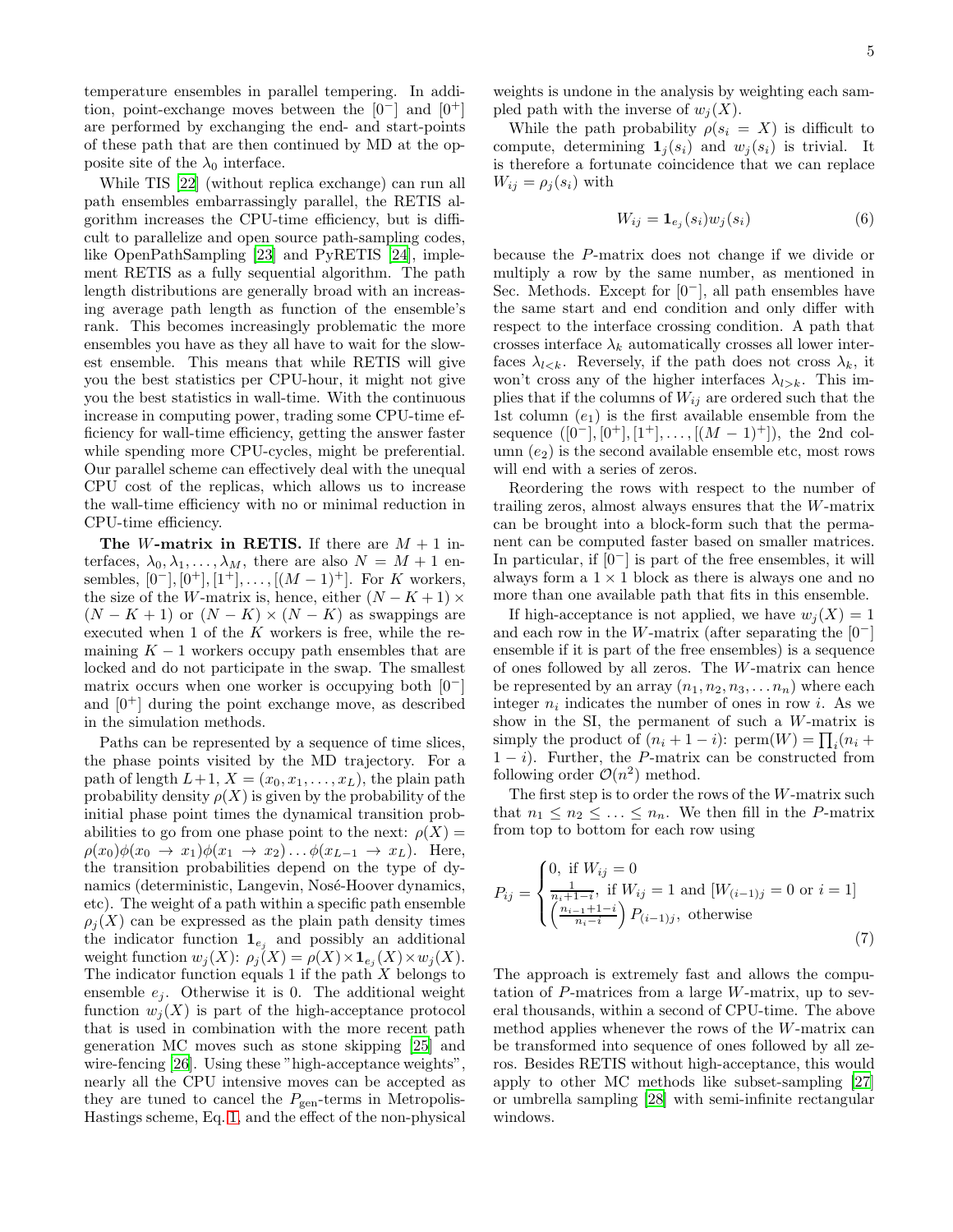# RESULTS AND DISCUSSION

To test our algorithms we ran 3 types of simulations. First a memoryless single variable stochastic (MSVS) process was simulated in order to mimic a RETIS simulation in which the average path length increases linearly with the rank of the ensemble. A "path" is created by drawing 2 random numbers where the first determines how much progress a path makes and the second determines the path length. These two outcomes are variable and depend on the rank of the ensemble such that the fictitious path in ensemble  $[k^+]$  has a 0.1 probability to cross  $\lambda_{k+1}$  and has an average path length of approximately  $k/10$  seconds (see Section Materials and Methods). The worker is paused for a number of seconds equal to the path length before it can participate in replica moves to mimic the time it would take to do all the necessary MD steps. While this artificial simulation allows us to investigate the potential strength of the method to tackle extremely rare events, it cannot reveal the effect of correlations between accepted paths when fast exploration of the reaction coordinate's orthogonal directions are crucial. To analyze this effect, we also ran a 2D membrane permeation system with two slightly asymmetric channels [\[29\]](#page-21-2). Lastly, to study our algorithm with a more generic W-matrix that needs to be solved via BBFG formula, we also ran a set of underdamped Langevin simulations of a particle in a double well potential [\[30\]](#page-21-3) using the recent wire fencing algorithm with the high acceptance protocol [\[26\]](#page-21-1). All simulation results were performed using 5 independent runs of 12 hours. Errors were based on the standard deviations from these 5 simulations, except for the MSVS process, where a more reliable statistical error was desired for the comparison with analytical results. Here, block errors were determined on each of the five simulations based on the running average of the overall crossing probability. The block errors were finally combined to obtain the statistical error in the average of the five simulations.

# Memoryless single variable stochastic (MSVS) process

Table [I](#page-6-0) reports the overall crossing probabilities and their statistical errors for a system with 50 interfaces and 1, 5, 10, 15, 20, 25, 30, 35, 40, 45, and 50 workers. All values are within a 50% deviation from the true value of 10<sup>−</sup><sup>50</sup> with the more accurate estimates for the simulations having a large number of workers. Also, the true value is within one standard deviation of the reported averages for 70% of the data points, as is expected from the standard Gaussian confidence intervals. Figure [1a](#page-21-4) shows the scaling of the MD time (solid lines) and number of MC moves (dashed lines) of the MSVS simulations (orange) compared to linear scaling (black) and the expected scaling for standard replica exchange (REPEX) in which ensembles are updated in cohort (purple).

Whereas the number of "MD steps" and MC moves quickly levels off to a nearly flat plateau in the standard approach due to workers being idle as they need to wait for the slowest worker, the replica exchange approach developed in this article shows a perfect linear scaling with respect to the MD time. The number of MC moves in the new method shows an even better than linear scaling due to the fact that the ensembles with shorter "path lengths" get simulated relatively more often with more workers, resulting in more MC moves per second. This in itself does not necessarily mean that the simulations converge much faster because the additional computational effort may not be targeted to the sampling where it is needed. If we neglect the fact that path ensemble simulations are correlated via the replica exchange moves, we can write that the relative error in overall crossing probability  $\epsilon$  follows from the relative errors in each path ensemble  $\epsilon_i$  via:  $\epsilon^2 = \sum_i \epsilon_i^2$ . It is henceforth clear that additional computational power should not aim to lower the error in a few path ensembles that were already low compared to other path ensembles. We therefore measure the effectiveness of the additional workers by calculating computational efficiencies. The efficiency of a specific computational method is here defined as the inverse computer time, CPU- or wall-time, to obtain an overall relative error equal to 1:  $\epsilon = 1$ .

In figure [1d](#page-21-4) the efficiencies based on wall-time (solid) and CPU-time (dashed) are plotted for the MSVS process. These plots depends on the ability of computing reliable statistical errors in the overall crossing probability that is an extremely small number,  $10^{-50}$ . The somewhat fluctuating behavior of these curves should hence be viewed as statistical noise as the confidence interval of these efficiencies depends on the statistical error of this error. Despite that, clear trends can be observed in which the CPU-time efficiency is more or less flat, while the wall-time efficiency shows an upward trend. If we neglect the effect of replica exchange moves on the efficiency, we can relate these numerical results with theoretical ones [\[20](#page-9-14), [31](#page-21-5)] for any possible division of a fixed total CPU-time over the different ensembles. A common sense approach would be to aim for the same error  $\epsilon_i$ in each ensemble (which implies doing the same number of MC moves per ensemble) or to divide the total CPUtime evenly over the ensembles. These two strategies correspond to the case  $K = 1$  or standard RETIS and  $K = N$  or standard TIS, respectively. Ref. [\[31\]](#page-21-5) showed that these two strategies provide the same efficiency and in the SI we derive that this leads to a wall-time efficiency as function of the number of workers  $(K)$  equal to  $K/56250$  which is the continuous purple line in figure [1d](#page-21-4). The optimum division, however, would give a slightly better wall-time efficiency equal to  $K/50000$  which is the continuous black line in this figure. Also shown in figure [1d](#page-21-4) are the expected theoretical efficiencies based on the numerical distribution of MC moves in each ensemble. This hybrid numerical/theoretical result is shown by the small purple dots. This shows that  $\infty$ RETIS, at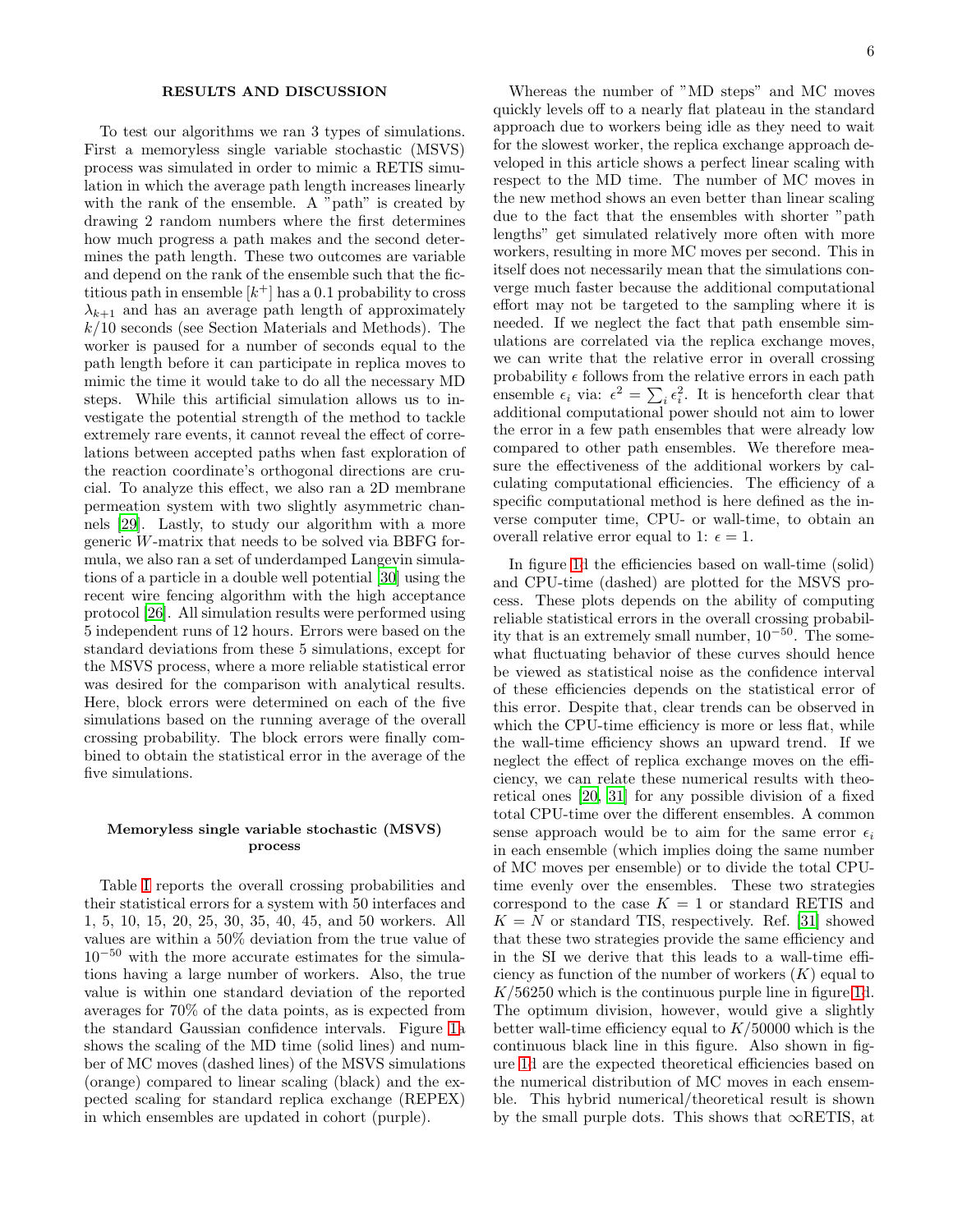<span id="page-6-0"></span>TABLE I. Results of the 3 model systems showing crossing probabilities  $(P_{\text{cross}})$ , permeabilities (perm.), and rates for different number of workers (#w). All results are shown in dimensionless units. Errors are based on single standard deviations. Values shown in the lower part are a: exact result, b: Ref. [\[29](#page-21-2)], c: approximated value based on Kramers' therory (see SI), d: Ref. [\[30\]](#page-21-3), and e: Ref. [\[26\]](#page-21-1).

| MSVS                           | two-channel system         |                                                      | double well with wire fencing                             |                              |
|--------------------------------|----------------------------|------------------------------------------------------|-----------------------------------------------------------|------------------------------|
| #w $P_{\text{cross}}/10^{-50}$ | #w $P_{\rm cross}/10^{-5}$ | $perm. / 10^{-6}$                                    | $\#w$ $P_{\text{cross}}/10^{-7}$                          | rate/ $10^{-7}$              |
| $1\;0.61\pm0.33$               | $1\;1.52\pm0.17$           | $1.28 \pm 0.14$                                      | $1\,5.91\pm0.18$                                          | $2.59 \pm 0.07$              |
| $5\;1.47\pm1.04$               | 2 $1.63 \pm 0.24$          | $1.37 \pm 0.20$                                      | 2 5.70 $\pm$ 0.13                                         | $2.51 \pm 0.06$              |
| $10\;0.86\pm0.51$              | 3 $1.52 \pm 0.07$          | $1.28 \pm 0.06$                                      | $3\;5.57\pm0.19$                                          | $2.45 \pm 0.08$              |
| $15\;0.68\pm0.08$              | $4\;1.42\pm0.10$           | $1.19 \pm 0.08$                                      | 4 $5.20 \pm 0.30$                                         | $2.34 \pm 0.12$              |
| $20 \t1.02 \pm 0.13$           | 5 $1.40 \pm 0.12$          | $1.18 \pm 0.10$                                      | $5.05 \pm 0.41$                                           | $2.23 \pm 0.18$              |
| $25 \t1.02 \pm 0.17$           | 6 $1.54 \pm 0.06$          | $1.30 \pm 0.05$                                      | $5.49 \pm 0.29$<br>6                                      | $2.42 \pm 0.13$              |
| $30\;1.26\pm0.24$              | $71.48 \pm 0.08$           | $1.24 \pm 0.07$                                      | $4.99 \pm 0.39$                                           | $2.21 \pm 0.17$              |
| $35 \; 1.05 \pm 0.15$          | $8\;1.46\pm0.08$           | $1.23 \pm 0.06$                                      | $4.88 \pm 0.43$<br>8                                      | $2.15 \pm 0.19$              |
| 40 $1.05 \pm 0.14$             | $1.42 \pm 0.10$<br>Q       | $1.20 \pm 0.08$                                      |                                                           |                              |
| 45 $0.93 \pm 0.09$             | $10\;1.44\pm0.08$          | $1.21 \pm 0.07$                                      |                                                           |                              |
| $50\;1.00\pm0.07$              | $11\;1.41\pm0.09$          | $1.19 \pm 0.08$                                      |                                                           |                              |
|                                | $12 \; 1.30 \pm 0.15$      | $1.09 \pm 0.12$                                      |                                                           |                              |
| literature/theoretical result  |                            |                                                      |                                                           |                              |
|                                |                            | $1.23 \pm 0.16^{\rm b}$ 1.06 $\pm$ 0.14 <sup>b</sup> |                                                           | $2.79 \pm 0.70$ <sup>d</sup> |
|                                |                            |                                                      | $5.84 \pm 0.13$ <sup>e</sup> $2.58 \pm 0.06$ <sup>e</sup> |                              |
| 1.00 <sup>a</sup>              | 1.61 <sup>c</sup>          | 1.37 <sup>c</sup>                                    | 5.83 <sup>c</sup>                                         | $2.58^{\circ}$               |

least for a system in which the path length grows linearly with the ensemble's rank, naturally provides a division of the computational resources that is even better than TIS  $(K = N)$  or RETIS  $(K = 1)$ . Yet, due to statistical inaccuracies this is only evident for the  $K = 15$  case. The best wall-time efficiency is obtained for the case  $K = N$ , which is essentially equivalent of running independent TIS simulations (i.e. without doing any replica exchange moves). We do not expect this to apply to more complex systems where the replica exchange move is a proven weapon for efficient sampling.

# Two-channel simulations

In the middle column of table [I](#page-6-0) we report the calculated crossing probabilities and permeabilities for 5 simulations for every number of workers. All simulations are somewhat higher, though still in good agreement with the previous simulation from Ref. [\[29\]](#page-21-2). We also evaluated the approximate result based on Kramers' theory (see SI) which seem to confirm the results obtained in this paper.

Figure [1b](#page-21-4) shows the scaling of the MD time (solid lines) and number of MC moves (dashed lines) of the two-channel simulations (blue) compared to linear scaling (black). We see a slightly worse than linear scaling of the MD time, which might just be due to a small positive fluctuation of the 1 worker data-point. We also see a similar more than linear scaling in the number of MC moves as with the MSVS simulations, for the same reason. In figure [1e](#page-21-4) the efficiencies based on wall-time (solid) and CPU-time (dashed) are plotted for the two-channel system. The CPU-time efficiency is more or less flat until 8 workers after which it starts to drop off. The wall-time efficiency shows an upward trend until 10 workers after

which it starts to drop off as well. We assign this drop to the reduction of replica exchange moves which is an essential aspect for sampling this system efficiently [\[29\]](#page-21-2). This is tangible from figure S1 in the SI where we plot fraction of trajectories, passing through  $\lambda_{M-1}$ , that are in the lower barrier channel. While from the average fraction it still looks like the simulations sampled both channels for any number of workers, 4 out of the 5 simulations in the  $K = N = 12$  case solely visited one of the two channels. This is in agreement with previous TIS re-sults [\[29](#page-21-2)]. The  $K = 11$  case already provides a dramatic improvement, but is still expected to be sub optimal due to the relatively low frequency of replica exchange moves compared to  $K < 11$ . As reported in ref. [\[29\]](#page-21-2), this ratio requires many MC moves to converge to the theoretical value of 0.71 without the added MC moves introduced in that paper. We did not simulate with these added moves and thus see the same slow convergence for all of our simulations. From this 2D system it would indicate that having half the number of ensembles as workers is a safe bet for optimum efficiency.

### Double well 1D barrier using wire fencing

In the right column of table [I](#page-6-0) we report the calculated crossing probabilities and rates for the underdamped Langevin particle in the 1D double well potential. All simulations are in reasonable agreement with each other and the results of Refs. [\[26](#page-21-1)] and and [\[30\]](#page-21-3), as well as the approximate value based on Kramers' theory. However, while these results confirm the soundness of the method, the scaling and efficiency are less convincing. Figure [1b](#page-21-4) shows a significantly worse than linear scaling. On further inspection we found the average time per MC move was significantly smaller than our infinite-swapping goal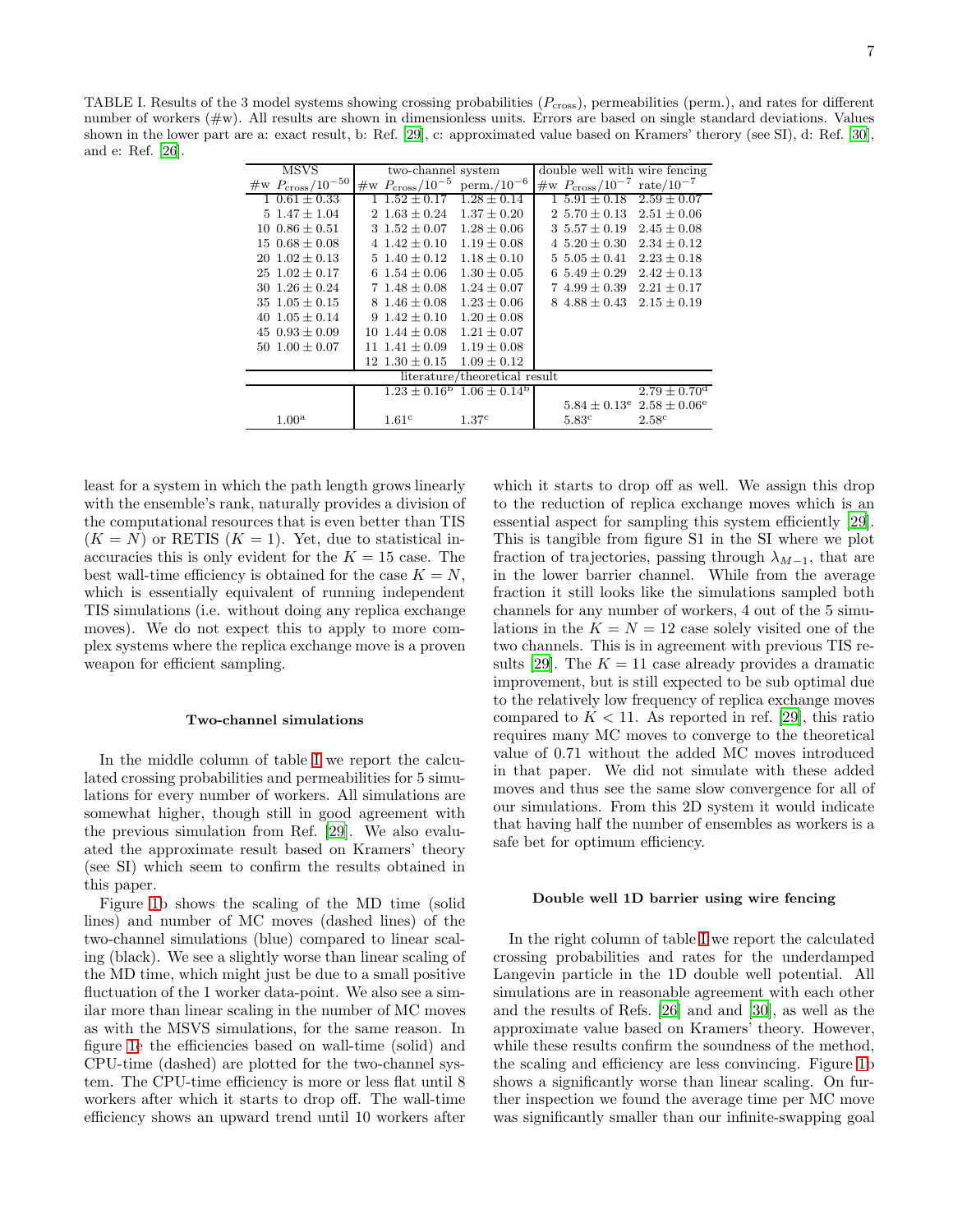

FIG. 1. The average scaling of total MD time (cumulative time spend by all the workers) (solid) and MC moves (dashed) (a-c) and wall-time (solid) and the CPU-time (dashed) efficiencies (d-f) for each number of workers. This is shown for the memoryless single variable stochastic (MSVS) process (a, d, orange), the two-channel system (b, e, blue) and the double well with wire fencing (c, f, green) simulations. Each of the data points is based on 5 independent simulations. For the scaling plots, the black lines are guides for linear scaling from the 1 worker data-point. The purple lines in the scaling plot for the MSVS simulations (a) show what the scaling would be if we had to wait for the slowest ensemble to finish for each MC move. The black line, purple line, and points in the efficiency plot of the MSVS process (d) show the optimal, optimal TIS/RETIS, and hybrid wall-time efficiency, respectively, as computed in the SI.

of 1 s when the simulation was run with more than 2 workers. This results in a bottleneck on how many MC moves can be started per second, which is the reason for the observed bad scaling. It still is slightly positive instead of flat as the infinite swapping procedure becomes quicker with more workers due to the smaller W-matrix. The same bottleneck can be seen in figure [1f](#page-21-4) were both efficiencies plummet with more than 2 workers. The reported scaling deficiency is of little significance for actual molecular systems where the creation of a full path takes minutes to hours rather than subseconds.

## **CONCLUSIONS**

We developed a new generic replica exchange method that is able to effectively deal with MC moves with varying CPU costs, for instance due to the algorithmic complexity of the MC moves. An essential aspect of the method is that the number of workers, who execute the ensemble's specific MC moves in parallel, is less than the number of ensembles. Once a worker is finished with its move, replica exchange moves are carried out solely between those ensembles that are not occupied by a worker. This implies that the ensembles are updated at irregular intervals and a different number of MC moves will be executed for each ensemble. As a result, the conceptual viewpoint in which the set of replica's are viewed as a single superstate is no longer valid and the existence of some kind of detailed-balance relation is no longer trivial. To prove the exactness of our approach, we introduced some new conceptual views on the replica exchange methodology that is different from the common superstate principle. Instead, we show that the distributions in the new approach are conserved for each ensemble individually via a twisted detailed balance relation in which the other ensembles constitute an environment that is potentially actively involved in the MC move of the ensemble considered. In addition, the method can be combined with an infinite swapping approach without the factorial scaling based on a mathematical reformulation using permanents.

We applied the novel replica exchange technique on a path sampling algorithm, RETIS, which is a prototype of algorithm where the costs for a Monte Carlo move can vary enormously. The resulting new path sampling algorithm, coined ∞RETIS, was thereafter tested on three model systems. The results of these simulations show that the number of MD steps increase linearly with the number of workers invoked as long as the ensemble's MC move has a lower computational cost than the replica exchange move carried out by the scheduler. The number of executed MC moves shows an even better than linear scaling. Moreover, the efficiency increases linearly with the number of workers for a low-dimensional system in which the replica exchange has little effect, while it has an optimum in more complex systems as the number of successful replica exchange moves decreases when the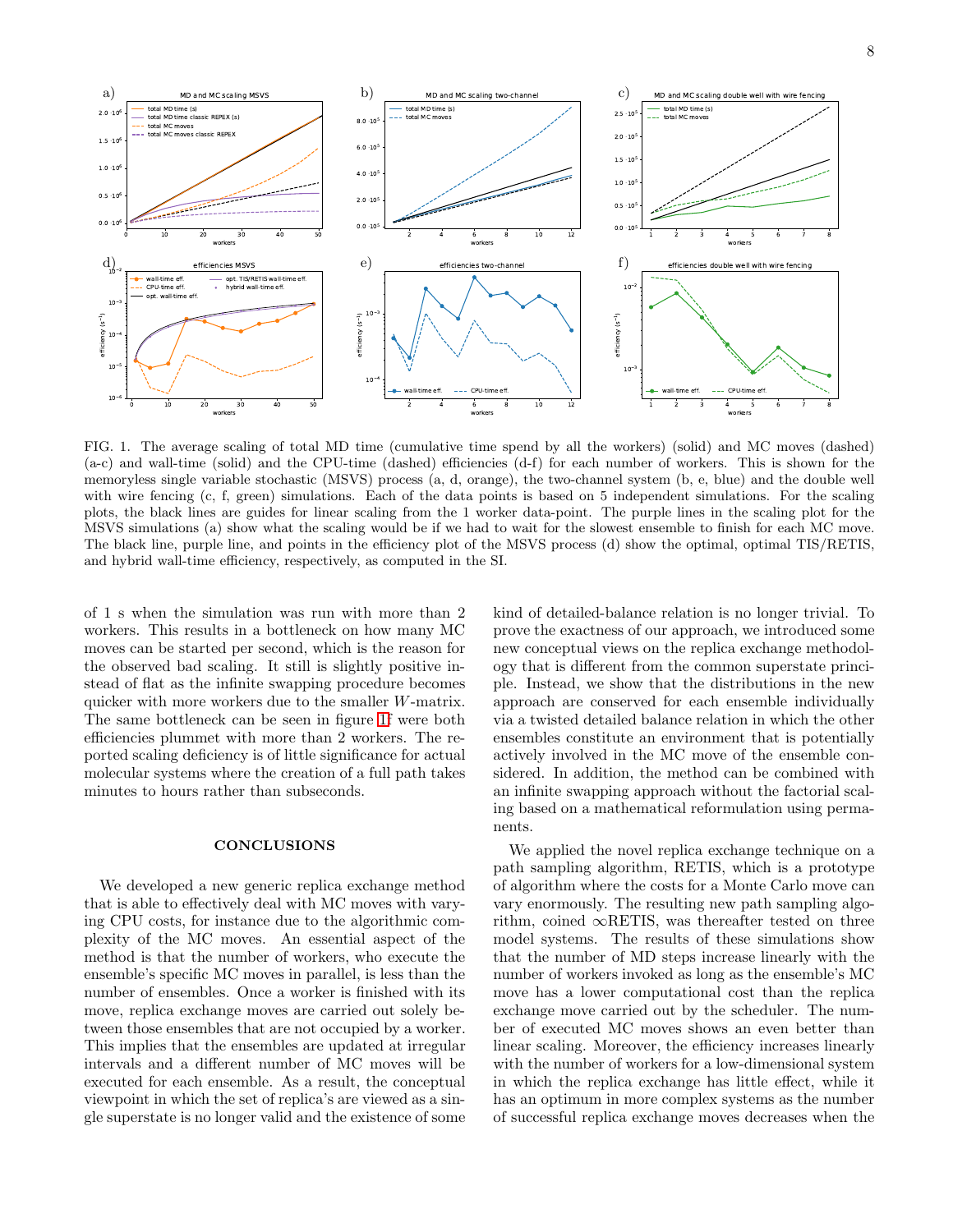In summary, the replica exchange method discussed in this paper has a clear potential to accelerate present path sampling simulations, but can also be combined with many other complex algorithms including those that are yet to be invented. With continuing trend to to run progressively more massively-parallel computing jobs, our algorithm is likely to gain importance and will open up new avenues in the field of molecular simulations and beyond.

# Supporting Information Appendix (SI)

This article contains Supplementary Information

# MATERIALS AND METHODS

#### Simulation methods

The implementation of ∞RETIS was structured as follows. We start  $1 \leq K \leq N$  worker- and 1 schedulerprocess. Each of the worker-processes is going to process ensemble specific MC moves while the scheduler-process will do all the replica exchange moves and submits new jobs to the workers. All ensembles/trajectories that are currently being updated by a worker-process are not considered for MC moves by the scheduler, essentially being 'locked'. This means that no data is written for those ensembles and they are not valid targets for swapping moves. After a worker is done, it submits the result to the scheduler, the scheduler then unlocks the returned ensemble/trajectory and executes the replica exchange moves on all ensembles/trajectories that that are not locked. It then submits a new job to the freed worker for performing a new MC move in a randomly chosen free ensemble (or two ensembles in case of a point exchange move) and locks the involved ensembles/trajectories.

In the  $\infty$ RETIS method there are two kind of ensemble moves that involve MD steps. The first one is the shooting move (either standard shooting [\[21\]](#page-9-15) or the more recent sub-trajectory moves [\[25,](#page-9-19) [26\]](#page-21-1)) in which a new path is being generated from an old path within a single ensemble. The second one is the point exchange move between  $[0^-]$  and  $[0^+]$ . If a worker is assigned to this task, it means that both  $[0-]$  and  $[0^+]$  are occupied by this worker. The scheduler ensures that there is never more than 1 worker considered free at a given time. When the free worker is assigned to perform a new MC move, each of the ensembles have an equal probability to be selected. If  $[0^+]$  or  $[0^-]$  is selected and the other is also free, there is a 50% chance to perform a  $[0^-] \leftrightarrow [0^+]$  point exchange move instead of a shooting move in the selected ensemble.

### Memoryless single variable stochastic (MSVS) process

No actual MD is run for the MSVS simulations. Instead, we directly sample two random numbers,  $r_1$  and  $r_2$  from an uniform distribution  $\in [0,1)$  to set the path's progress and the path length. A path in ensemble  $[k^+]$  is assumed to cross interface  $\lambda_{k+l}$  if  $r_1 < (0.1)^l$ . After this, we wait a random time,  $t = 0.2 r_2 k + 0.1$  in seconds. This was done to simulate both the increasing average simulation time and variance for outer ensembles. This setup means that we have no history dependence and allows us to compute the theoretical values show in fig-ure [1.](#page-21-4) 5 independent  $\infty$ RETIS simulations were run with  $1, 5, 10, 15, \ldots, 45, 50$  workers.

# Double channel simulations

In order to investigate the effect of our algorithm on the ergodicity of the sampling, a 2D two-channel simulation was run as described in reference [\[29](#page-21-2)]. The new RETIS moves introduced in that paper (mirror-move and target-swap move) were not used. Instead, MD was only run to do shooting moves or the  $[0^-] \leftrightarrow [0^+]$  point exchanges. As the MD for this system completed too fast, every worker was set to wait 9 times the time it took to run the MD before returning the result. 5 independent  $\infty$ RETIS simulations were run with  $1, 2, \ldots, 11, 12$ workers.

#### 1D double well with wire fencing

In order to investigate the accuracy with a  $W$  matrix that contains more numbers than 0s or 1s we simulated a 1D double-well system [\[30](#page-21-3)] together with the high-acceptance version of a novel path-sampling algorithm, wire fencing. The algorithm is described in reference [\[26\]](#page-21-1), but for us the relevant part is that the highacceptance weight is the number of frames that a path has outside the interface for each ensemble times an extra factor 2 if the path ends at the last interface. As for the two-channel system, a worker was set to wait 9 times the time it took to complete the MD move before returning the result. 5 independent  $\infty$ RETIS simulations were run with  $1, 2, \ldots, 7, 8$  workers with interfaces placed at  $[-0.99, -0.8, -0.7, -0.6, -0.5, -0.4, -0.3, 1.0].$ 

# ACKNOWLEDGMENTS

We acknowledge funding from the Research Council of Norway through FRINATEK Project No. 275506.

The authors declare no conflict of interest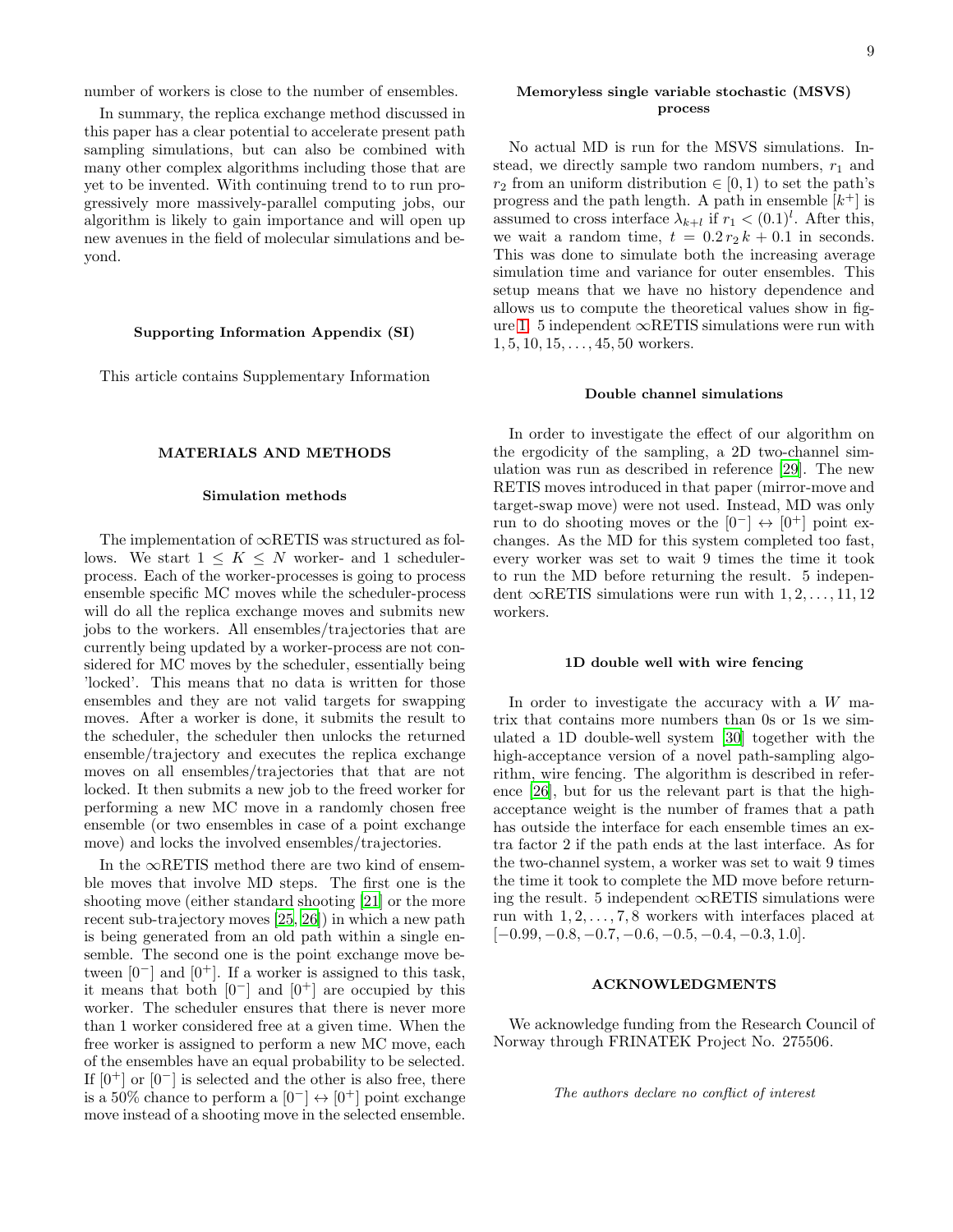- <span id="page-9-0"></span>[1] N. Metropolis, A. Rosenbluth, M. Rosenbluth, A. Teller, and E. Teller, Equation of state calculations by fast computing machines, J. Chem. Phys. 21, 1087 (1953).
- <span id="page-9-1"></span>[2] W. Hastings, Monte-Carlo sampling methods using Markov chains and their applications, Biometrika 57[, 97 \(1970\).](https://doi.org/10.2307/2334940)
- <span id="page-9-2"></span>[3] R. H. Swendsen and J. S. Wang, Replica monte-carlo simulation of spin-glasses, Phys. Rev. Lett. 57, 2607 (1986).
- [4] E. Marinari and G. Parisi, Simulated tempering a new monte-carlo scheme, Europhysics Lett. 19, 451 (1992).
- <span id="page-9-3"></span>[5] Y. Sugita and Y. Okamoto, Replica-exchange molecular dynamics method for protein folding, Chem. Phys. Lett. 314, 141 (1999).
- <span id="page-9-4"></span>[6] J. I. Siepmann and D. Frenkel, Configurational bias Monte-Carlo - a new sampling scheme for flexible chains, Molecular Physics 75, 59 (1992).
- [7] T. Vlugt, R. Krishna, and B. Smit, Molecular simulations of adsorption isotherms for linear and branched alkanes and their mixtures in silicalite, J. Phys. Chem. B 103, 1102 (1999).
- [8] D. Frenkel and B. Smit, Understanding molecular simulations from algorithms to applications (Academic press, San Diego, California, U.S.A., 2002).
- <span id="page-9-5"></span>[9] C. Dellago, P. G. Bolhuis, F. S. Csajka, and D. Chandler, Transition path sampling and the calculation of rate constants, J. Chem. Phys. 108, 1964 (1998).
- <span id="page-9-6"></span>[10] R. H. Swendsen and J.-S. Wang, Nonuniversal critical dynamics in monte carlo simulations, [Phys. Rev. Lett.](https://doi.org/10.1103/PhysRevLett.58.86) 58, 86 (1987).
- <span id="page-9-7"></span>[11] E. A. J. F. Peters and G. de With, Rejectionfree monte carlo sampling for general potentials, Phys. Rev. E 85[, 026703 \(2012\).](https://doi.org/10.1103/PhysRevE.85.026703)
- <span id="page-9-8"></span>[12] M. Michel, S. C. Kapfer, and W. Krauth, Generalized event-chain Monte Carlo: Constructing rejectionfree global-balance algorithms from infinitesimal steps, J. Chem. Phys. 140[, 054116 \(2014\).](https://doi.org/10.1063/1.4863991)
- <span id="page-9-9"></span>[13] N. Plattner, J. D. Doll, P. Dupuis, H. Wang, Y. Liu, and J. E. Gubernatis, An infinite swapping approach to the rare-event sampling problem, [The Journal of Chemical Physics](https://doi.org/10.1063/1.3643325) 135, 134111 (2011), [https://doi.org/10.1063/1.3643325.](https://arxiv.org/abs/https://doi.org/10.1063/1.3643325)
- [14] N. Plattner, J. D. Doll, and M. Meuwly, Overcoming the rare event sampling problem in biological systems with infinite swapping, J. Chem. Theory Comput. 9, 4215 (2013).
- <span id="page-9-10"></span>[15] J. Lu and E. Vanden-Eijnden, Methodological and computational aspects of parallel tempering methods in the infinite swapping limit, J Stat Phys 174[, 715 \(2019\).](https://doi.org/10.1007/s10955-018-2210-y)
- <span id="page-9-11"></span>[16] K. Balasubramanian, Combinatorics and diagonals of matrices, Ph.D. thesis, Loyola College, Madras, India

(1980).

- [17] E. Bax, Finite-difference Algorithms for Counting Problems, Ph.D. thesis, California Institute of Technology, Pasadena, United States of America (1998).
- <span id="page-9-12"></span>[18] D. G. Glynn, The permanent of a square matrix, [European Journal of Combinatorics](https://doi.org/10.1016/j.ejc.2010.01.010) 31, 1887 (2010).
- <span id="page-9-13"></span>[19] T. van Erp, Reaction rate calculation by parallel path swapping, Phys. Rev. Lett. 98, 268301 (2007).
- <span id="page-9-14"></span>[20] R. Cabriolu, K. M. S. Refsnes, P. G. Bolhuis, and T. S. van Erp, Foundations and latest advances in replica exchange transition interface sampling, J. Chem. Phys. 147[, 152722 \(2017\).](https://doi.org/{10.1063/1.4989844})
- <span id="page-9-15"></span>[21] C. Dellago, P. G. Bolhuis, and D. Chandler, Efficient transition path sampling: Application to lennard-jones cluster rearrangements, [The Journal of Chemical Physics](https://doi.org/10.1063/1.476378) 108, 9236 (1998), [https://doi.org/10.1063/1.476378.](https://arxiv.org/abs/https://doi.org/10.1063/1.476378)
- <span id="page-9-16"></span>[22] T. S. van Erp, D. Moroni, and P. G. Bolhuis, A novel path sampling method for the sampling of rate constants, J. Chem. Phys. 118, 7762 (2003).
- <span id="page-9-17"></span>[23] D. W. H. Swenson, J.-H. Prinz, F. Noe, J. D. Chodera, and P. G. Bolhuis, Openpathsampling: A python framework for path sampling simulations. 2. building and customizing path ensembles and sample schemes, J. Chem. Theory Comput. 15, 837 (2019).
- <span id="page-9-18"></span>[24] E. Riccardi, A. Lervik, S. Roet, O. Aaroen, and T. S. van Erp, Pyretis 2: An improbability drive for rare events, J. Comput. Chem. 41, 370 (2020).
- <span id="page-9-19"></span>[25] E. Riccardi, O. Dahlen, and T. S. van Erp, Fast decorrelating monte carlo moves for efficient path sampling, J. Phys. Chem. Lett. 8, 4456 (2017).
- [26] D. T. Zhang, E. Riccardi, and T. S. van Erp, Path sampling with sub-trajectory moves, In preparation xx, xx (2021).
- <span id="page-9-20"></span>[27] S.-K. Au and J. L. Beck, Estimation of small failure probabilities in high dimensions by subset simulation, [Probabilistic Eng. Mech.](https://doi.org/https://doi.org/10.1016/S0266-8920(01)00019-4) 16, 263 (2001).
- <span id="page-9-21"></span>[28] G. Torrie and J. Valleau, Nonphysical sampling distributions in Monte Carlo free-energy estimation: Umbrella samping, J. Comp. Phys. 23, 187 (1977).
- [29] A. Ghysels, S. Roet, S. Davoudi, and T. S. van Erp, Exact non-markovian permeability from rare event simulations, [Phys. Rev. Research](https://doi.org/10.1103/PhysRevResearch.3.033068) 3, 033068 (2021).
- [30] T. van Erp, Dynamical rare event simulation techniques for equilibrium and nonequilibrium systems, Adv. Chem. Phys. 151, 27 (2012).
- [31] T. S. van Erp, Efficiency analysis of reaction rate calculation methods using analytical models I: The twodimensional sharp barrier, J. Chem. Phys. 125, 174106 (2006).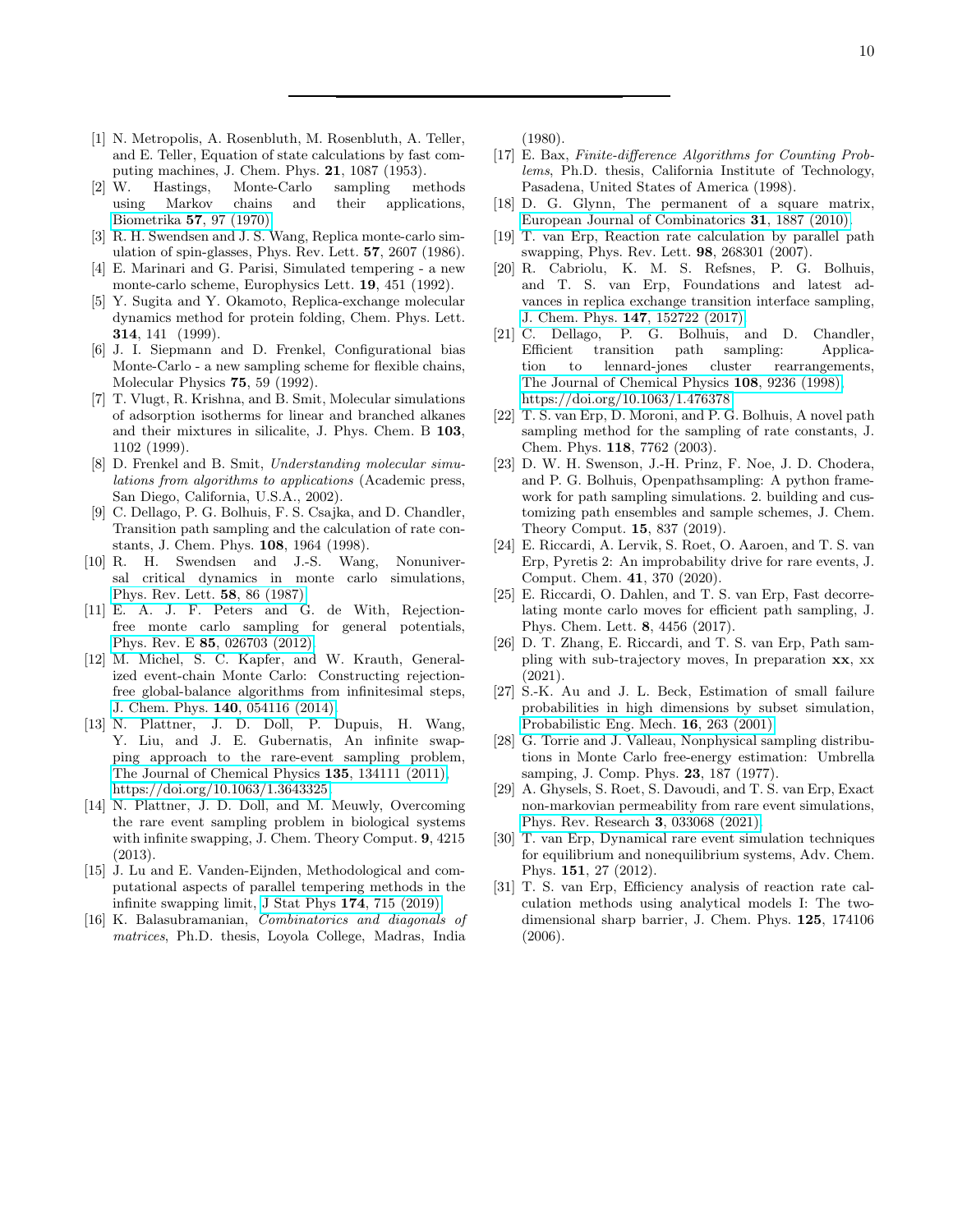# Supporting Information for: Exchanging replicas with unequal cost, infinitely and permanently

Sander Roet, Daniel T. Zhang, and Titus S. van Erp[∗](#page-10-0)

Department of Chemistry, Norwegian University of Science and Technology (NTNU),

N-7491 Trondheim, Norway

# I. SUPPORTING INFORMATION TEXT

This Supplementary Information contains the following data, derivations, and numerical examples. In Sec. [II,](#page-10-1) we provide a proof that the replica exchange method with cost unbalanced replicas conserves the equilibrium distribution at the individual ensemble level. Instead of the superstate principle, the derivation is based on the individual ensemble's perspective where the other ensembles serve as an environment, which finally leads to a twisted detailed-balance relation. In Sec[.III,](#page-14-0) we show a  $\mathcal{O}(n^2)$  algorithm for computing the P-matrix from a W-matrix for the case that the W-matrix consists of rows having a series with ones, followed by zeros. This is the type of matrix that is relevant for RETIS simulations based on the standard shooting move. Sec. [IV](#page-16-0) presents the derivations of the theoretical results on the crossing probabilities, rate constant, and permeability via Kramer's theory that are shown in table 1 of the main article. In Sec. [V](#page-18-0) the computational efficiencies, including the derivations for the most optimal efficiencies, are discussed. Finally, in Sec. [VI](#page-20-0) we provide some additional simulation results on the relative transition probabilities through the lower and higher barrier channel.

### <span id="page-10-1"></span>II. DETAILED-BALANCE RELATIONS

In this section, we will derive detailed-balance relations for parallel replica's that are not based on the common superstate viewpoint. These alternative relations can be used to validate the replica exchange algorithm for replica's with unequal CPU cost. Our derivation is based on the finite swapping approach, though the infinite swapping version follows automatically from this when the probability to perform a swap goes to unity  $(P_{RE} \rightarrow 1)$  as explained in the main text. To simplify matters, we assume that we have one type of replica exchange move that is low in CPU cost and one type of ensemble move that operates within one ensemble and has a high CPU cost. The relations that we derive are, however, by no means limited to that. In fact, in the RETIS algorithm there is also a point exchange move between the  $[0-]$  and  $[0^+]$  ensemble. In previous publications this move, annotated as  $[0-] \leftrightarrow [0^+]$ , was categorized as a special type of swapping/replica exchange move. In this article we reserve the name swap or replica exchange to an operation that involves the swapping of full paths, which does not require any MD steps. In contrast, the  $[0^-] \leftrightarrow [0^+]$ point exchange implies the exchange of time slices at the end and start of the paths that are then extended at the other side of the  $\lambda_0$  interface. In our implementation, this  $[0^-] \leftrightarrow [0^+]$  move is carried out by a single worker that locks both the [0<sup>−</sup>] and [0<sup>+</sup>] ensembles during this move. As the [0<sup>−</sup>] paths can never be swapped with any of the other paths, we can view the point exchange move as an ensemble move in ensemble  $[0^+]$ .

As explained in the main article, the replica exchange algorithm that we propose is based on a set of workers and a set of ensembles. The number of workers K is less than the number of ensembles  $N$ . Most of the time the worker is performing a CPU intensive single-ensemble move. The ensemble in which the worker operates is considered occupied/locked. Once a worker has completed a CPU intensive move, the move will be accepted or rejected, after which either a replica exchange move will be carried out with any of the unoccupied ensembles or the worker will be assigned to do a new single-ensemble move at a randomly picked free ensemble.

In order to indicate the difference between occupied and unoccupied ensembles, we introduce a new state vector that indicates both the available ensembles as in the main text and the occupied ensembles with a bar, e. g:  $S = (s_1, s_2, \overline{s_3}, s_4, \overline{s_5})$  to show that there are 5 ensembles of which ensemble 3 and 5 are occupied by a worker. For both occupied and unoccupied ensembles, the  $s_i$ -terms reflect the most recent state that was sampled in the *i*th ensemble. Now our sole aim is to ensure that if we just count the instances that an ensemble i is updated with a new sample (which could be a copy of the previous sample in case of a rejected move), these should be distributed according the correct probability density  $\rho_i$ .

<span id="page-10-0"></span><sup>∗</sup> [titus.van.erp@ntnu.no](mailto:titus.van.erp@ntnu.no)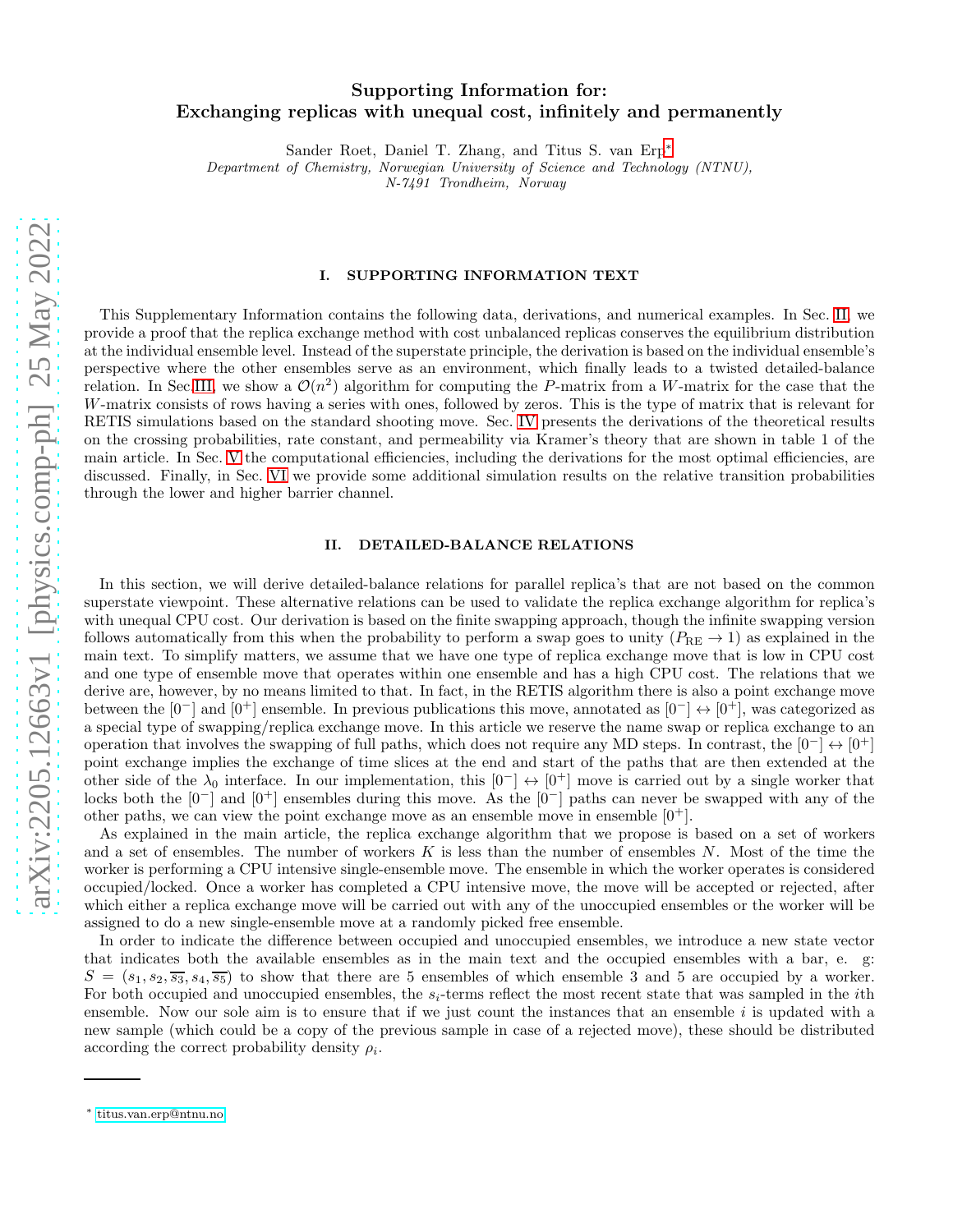It is important to note that the time between two updates can vary and depends on the state that was most recently sampled. However, the waiting time between an update of a specific ensemble and the point in time that this ensemble gets occupied by a worker will depend on the states of all other ensembles, but not on the state in the ensemble considered. Since the ensembles are independent, this waiting time will be the same on average irrespective to this sampled state. This has as a consequence that if we take "photographs" of the state vector, at intervals or randomly, evenly distributed over time, we should again obtain the correct distributions  $\rho_i$ , for all i, of the states in ensemble  $i$  as long as we ignore the instances that this ensemble is occupied. In other words, we can write for the previous example state vector

$$
\rho(S) = \rho(s_1, s_2, \overline{s_3}, s_4, \overline{s_5}) = \rho_1(s_1)\rho_2(s_2)\rho_3^u(\overline{s_3})\rho_4(s_4)\rho_5^u(\overline{s_5})
$$
\n(1)

where  $\rho_i(\cdot)$  is the statistically correct distribution of ensemble i, and  $\rho_j^u(\cdot)$  an unknown distribution for occupied ensemble  $j$  that has no clear physical interpretation. For instance, it can happen that a state  $s$  is relatively unlikely to exist in ensemble i, low  $\rho_i(s)$ , but that any MC move starting from that state takes a very long time, resulting in a high  $\rho_i^u(s)$ .

Now, let's consider the Markov chain from the perspective of ensemble 1 where we monitor its state at the point that a new MC is initiated from an old state  $s_1$ . From the viewpoint of ensemble 1, the other ensembles are viewed as an "environment" ( $\mathcal{E} = (s_2, \overline{s_3}, s_4, \overline{s_5})$  in the aforementioned example), that might or might not influence the MC move. The probability of state  $s_1$  in ensemble 1 can be written as an integral of the conditional probability given an environment:

<span id="page-11-4"></span>
$$
\rho_1(s_1) = \int \rho_1(s_1|\mathcal{E}) \rho(\mathcal{E}) d\mathcal{E}.
$$
\n(2)

As the ensembles are independent we can write

<span id="page-11-3"></span><span id="page-11-1"></span>
$$
\rho_1(s_1|\mathcal{E}) = \rho_1(s_1),\tag{3}
$$

but we temporary keep the condition to clarify the logical structure of the upcoming derivation.

As stated, we assume that we employ two types of moves: 1) a CPU intensive move that modifies  $s_1$  without using the environment  $\mathcal E$  and 2) a swapping move. In addition, the environment might influence the relative selection probabilities for choosing either 1) or 2). Typically, this selection probability will depend on  $N_a(\mathcal{E})$ , the number of unoccupied ensembles in  $\mathcal{E}$ . Further, we need to keep in mind that during the execution of the MC move in ensemble 1, the environment changes. How much the environment changes will depend on how long it takes to fully execute the move involving ensemble 1.

To derive detailed-balance relations for the replica exchange method for cost unbalanced ensembles, we start with the more general balance concept; if we have an infinite number of states distributed according to the equilibrium distribution, all of which make a MC move at the same time, then we have to get the equilibrium distribution again. This means that the flux out off  $s_1$  should be equal to the flux into  $s_1$  which can be written as

$$
\int \rho_1(s_1|\mathcal{E})\rho(\mathcal{E})\pi(s_1,\mathcal{E}\to s_1',\mathcal{E}')d\mathcal{E}d\mathcal{E}'ds_1' = \int \rho_1(s_1''|\mathcal{E}'')\rho(\mathcal{E}'')\pi(s_1'',\mathcal{E}''\to s_1,\mathcal{E}''')d\mathcal{E}''d\mathcal{E}'''ds_1''
$$
\n(4)

The transition probability  $\pi(\cdot)$  can be split into the transitions via the different types moves (that we will indicate with the Greek letter  $\alpha$ ) which will be selected with a probability  $P_\alpha^{\text{sel}}(\mathcal{E})$  that can depend on the environment  $\mathcal{E}$ :

<span id="page-11-2"></span><span id="page-11-0"></span>
$$
\pi(s_1, \mathcal{E} \to s_1', \mathcal{E}') = \sum_{\alpha} P_{\alpha}^{\text{sel}}(\mathcal{E}) \pi_{\alpha}(s_1, \mathcal{E} \to s_1', \mathcal{E}')
$$
(5)

This shows another complicating factor as in standard detailed-balance we need to consider the probability that the exact reverse move will be executed once the new state has been established. However, as the environment could have changed, the reverse move might involve different selection probabilities.

By substituting Eq. [5](#page-11-0) into Eq. [4,](#page-11-1) we get an extra summation over  $\alpha$  in addition to the integrals:

$$
\sum_{\alpha} \int \rho_1(s_1|\mathcal{E}) \rho(\mathcal{E}) P_{\alpha}^{\text{sel}}(\mathcal{E}) \pi_{\alpha}(s_1, \mathcal{E} \to s_1', \mathcal{E}') \text{d} \mathcal{E} \text{d} \mathcal{E}' \text{d} s_1' = \sum_{\alpha} \int \rho_1(s_1''|\mathcal{E}'') \rho(\mathcal{E}'') P_{\alpha}^{\text{sel}}(\mathcal{E}'') \pi_{\alpha}(s_1'', \mathcal{E}'' \to s_1, \mathcal{E}''') \text{d} \mathcal{E}'' \text{d} \mathcal{E}''' \text{d} s_1''
$$
\n(6)

But at this point, we apply the first level of "detailedness" by requiring the equation to hold for each  $\alpha$ :

$$
\int \rho_1(s_1|\mathcal{E})\rho(\mathcal{E})P_\alpha^{\text{sel}}(\mathcal{E})\pi_\alpha(s_1,\mathcal{E}\to s_1',\mathcal{E}')\text{d}\mathcal{E}\text{d}\mathcal{E}'\text{d}s_1' = \int \rho_1(s_1''|\mathcal{E}'')\rho(\mathcal{E}'')P_\alpha^{\text{sel}}(\mathcal{E}'')\pi_\alpha(s_1'',\mathcal{E}''\to s_1,\mathcal{E}''')\text{d}\mathcal{E}''\text{d}\mathcal{E}'''\text{d}s_1''\tag{7}
$$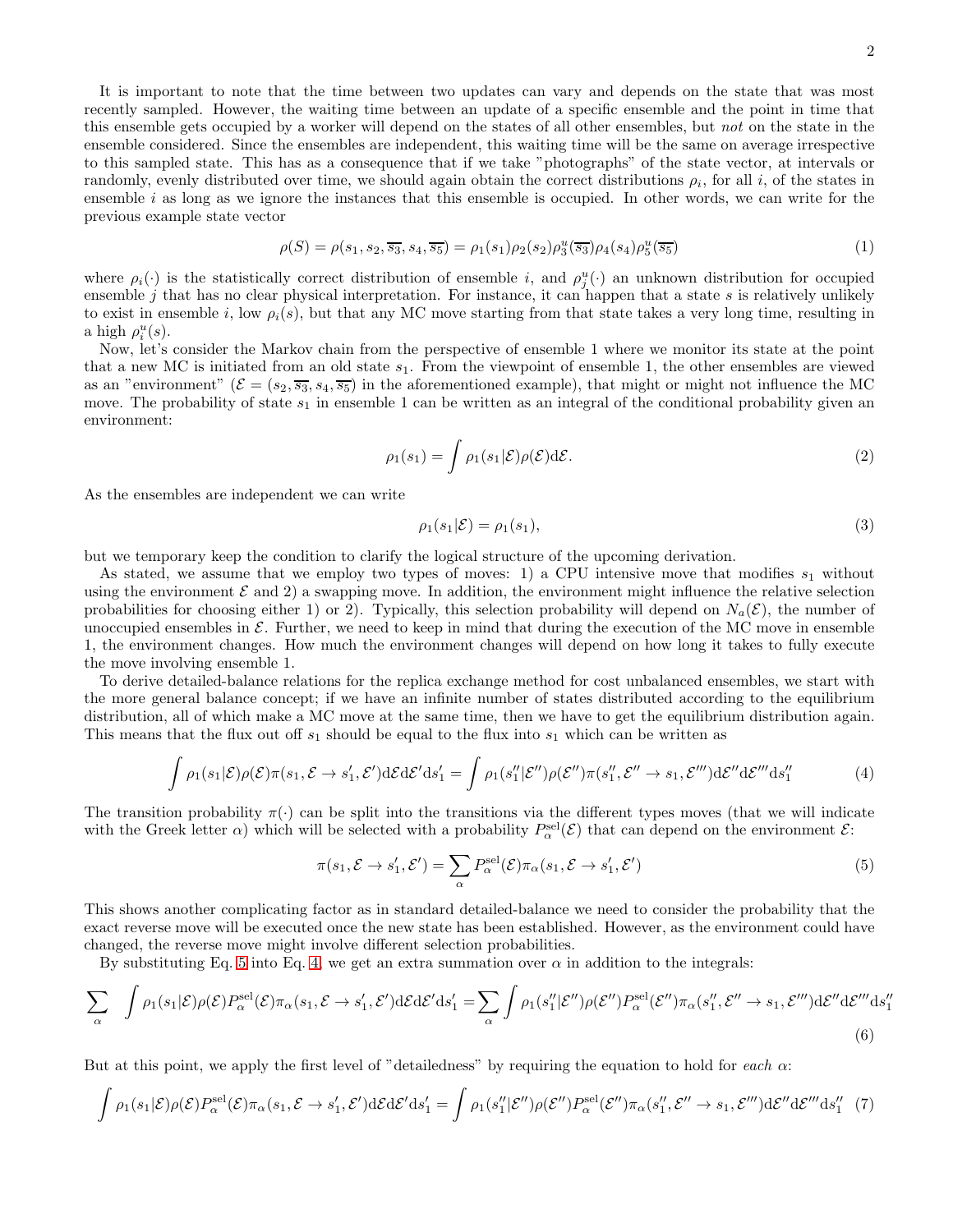So now we can evaluate the different moves separately. We further simplify this expression by integration out the variables  $\mathcal{E}'$  and  $\mathcal{E}'''$  using the following relation:

<span id="page-12-1"></span><span id="page-12-0"></span>
$$
\int \pi_{\alpha}(s,\mathcal{E} \to s',\mathcal{E}') d\mathcal{E}' = \pi_{\alpha}(s,\mathcal{E} \to s',\,^a\mathcal{E})
$$
\n(8)

where  $\mathscr E$  refers to any possible environment. Substitution of Eq. [8](#page-12-0) in Eq. [7](#page-11-2) gives:

$$
\int \rho_1(s_1|\mathcal{E})\rho(\mathcal{E})P_\alpha^{\text{sel}}(\mathcal{E})\pi_\alpha(s_1,\mathcal{E}\to s_1',\mathcal{E})\mathrm{d}\mathcal{E}\mathrm{d}s_1' = \int \rho_1(s_1''|\mathcal{E}'')\rho(\mathcal{E}'')P_\alpha^{\text{sel}}(\mathcal{E}'')\pi_\alpha(s_1'',\mathcal{E}''\to s_1,\mathcal{E})\mathrm{d}\mathcal{E}''\mathrm{d}s_1''\tag{9}
$$

First, we consider  $\alpha = 1$  referring the CPU intensive move that only operates in ensemble 1. For this move we substitute  $\alpha = 1$  in Eq. [9](#page-12-1) and replace  $\mathcal{E}''$  and  $s''_1$  with respectively  $\mathcal{E}$  and  $s'_1$ , which is allowed since these are dummy integration variables

$$
\int \rho_1(s_1|\mathcal{E})\rho(\mathcal{E})P_1^{\text{sel}}(\mathcal{E})\pi_1(s_1,\mathcal{E}\to s_1',\mathcal{E})\mathrm{d}\mathcal{E}\mathrm{d}s_1' = \int \rho_1(s_1'|\mathcal{E})\rho(\mathcal{E})P_1^{\text{sel}}(\mathcal{E})\pi_1(s_1',\mathcal{E}\to s_1,\mathcal{E})\mathrm{d}\mathcal{E}\mathrm{d}s_1'
$$

Then, we fix another level of detailedness by requiring that the integrands at the left and right side of equality sign to be identical for any  $\mathcal E$  and  $s'_1$ . As a result,  $\rho(\mathcal E)P_\alpha^{\text{sel}}(\mathcal E)$  will cancel out such that we can write

$$
\rho(s_1|\mathcal{E})\pi_1(s_1,\mathcal{E}\to s_1',\mathcal{E}) = \rho(s_1'|\mathcal{E})\pi_1(s_1',\mathcal{E}\to s_1,\mathcal{E})
$$
\n(10)

Since in move 1) the ensembles progress independently from each other, we have

<span id="page-12-3"></span><span id="page-12-2"></span>
$$
\pi_1(s_1, \mathcal{E} \to s_1', \,^a\! \mathcal{E}) = \pi_1(s_1 \to s_1') \pi_1(\mathcal{E} \to \,^a\! \mathcal{E}) \tag{11}
$$

The subscript "1" in  $\pi_1(\mathcal{E} \to \mathcal{E})$  might seem contradictory to the previous statement on independent progression, but it just indicates that the points in time at which the environment is evaluated relates the duration of the MC move in ensemble 1:  $\mathcal E$  is the environment at the start of the MC move in ensemble 1, and  $\mathcal E$  is that when the move is completed. As the time for a  $s_1 \to s'_1$  move is likely not the same as the time for a  $s'_1 \to s_1$  move, the final environments are likely not the same. However,  $\mathscr E$  refers to any environment. Hence, by substituting Eq. [11](#page-12-2) into Eq. [10,](#page-12-3)  $\pi_1(\mathcal{E} \to \mathcal{E})$  does not only cancel as it appears at both sides of the equals sign, it is also equal to one. We therefore have not just one, but two very good reasons to eliminate this term such that:

$$
\rho_1(s_1|\mathcal{E})\pi_1(s_1 \to s_1') = \rho_1(s_1'|\mathcal{E})\pi_1(s_1' \to s_1)
$$
\n(12)

or, via Eq. [3:](#page-11-3)

<span id="page-12-5"></span>
$$
\rho_1(s_1)\pi_1(s_1 \to s_1') = \rho_1(s_1')\pi_1(s_1' \to s_1)
$$
\n(13)

This equation essentially the same as the standard detailed balance equation such that we can adapt our acceptance according to

<span id="page-12-4"></span>
$$
P_{\rm acc}(s_1 \to s_1') = \min\left[1, \frac{\rho_1(s_1')P_{\rm gen}(s_1' \to s_1)}{\rho_1(s_1)P_{\rm gen}(s_1 \to s_1')} \right]
$$
(14)

which is exactly the same as in standard Metropolis-Hastings. Still, the underlying philosophy is different from a super-state perspective as the number of transitions from old to new,  $S^{(o)} \to S^{(n)}$ , is not the same as from new to old,  $S^{(n)} \to S^{(o)}$ . Instead, by writing  $S = (s_1, \mathcal{E})$  we have that the number of  $(s_1^{(o)}, \mathcal{E}^{(o)}) \to (s_1^{(n)}, \mathcal{E}^{(n)})$  transitions should be equal to the number of  $(s_1^{(n)}, \mathcal{E}^{(o)}) \to (s_1^{(o)}, \mathcal{E}^{(n)})$  transitions. In addition, as at the end of the move we only update ensemble 1, and not those that are here considered as environment, the number of sampled states in the ensembles do not increase in cohort. Sampling all states simultaneously like in a true superstate move would imply that distributions get mixed with the unknown and unphysical  $\rho_i^u$  distributions.

For the swapping move we just consider the example of an attempted  $1 \leftrightarrow 2$  swap as all other swaps  $i \leftrightarrow j$  are completely analogous. We start again at Eq. [7](#page-11-2) with  $\alpha = 1 \leftrightarrow 2$ , and further we split the environment  $\mathcal{E} = \{s_2, \mathcal{E}_j\}$ into the part that participates in the swap move,  $s_2$ , and the rest,  $\mathcal{E}_i$ :

$$
\int \rho_1(s_1|s_2, \mathcal{E}_{\underset{\mathcal{P}}{\mathcal{P}}}) \rho_2(s_2) \rho(\mathcal{E}_{\underset{\mathcal{P}}{\mathcal{P}}}) P_{1 \leftrightarrow 2}^{\text{sel}}(\mathcal{E}_{\underset{\mathcal{P}}{\mathcal{P}}}) \times \pi_{1 \leftrightarrow 2}(s_1, s_2, \mathcal{E}_{\underset{\mathcal{P}}{\mathcal{P}}}) \rightarrow s_1', s_2', \mathcal{E}_{\underset{\mathcal{P}}{\mathcal{P}}}) d s_2 d \mathcal{E}_{\underset{\mathcal{P}}{\mathcal{P}}} d s_2' d \mathcal{E}_{\underset{\mathcal{P}}{\mathcal{P}}} d s_1' d s_1' =
$$
\n
$$
\int \rho_1(s_1''|s_2'', \mathcal{E}_{\underset{\mathcal{P}}{\mathcal{P}}}) \rho_2(s_2'') \rho(\mathcal{E}_{\underset{\mathcal{P}}{\mathcal{P}}}) P_{1 \leftrightarrow 2}^{\text{sel}}(\mathcal{E}_{\underset{\mathcal{P}}{\mathcal{P}}}) \times \pi_{1 \leftrightarrow 2}(s_1'', s_2'', \mathcal{E}_{\underset{\mathcal{P}}{\mathcal{P}}}')
$$
\n
$$
\pi_{1 \leftrightarrow 2}(s_1'', s_2'', \mathcal{E}_{\underset{\mathcal{P}}{\mathcal{P}}}) d s_2'' d \mathcal{E}_{\underset{\mathcal{P}}{\mathcal{P}}}'' d s_2'' d \mathcal{E}_{\underset{\mathcal{P}}{\mathcal{P}}}'' d s_1''
$$
\n
$$
\tag{15}
$$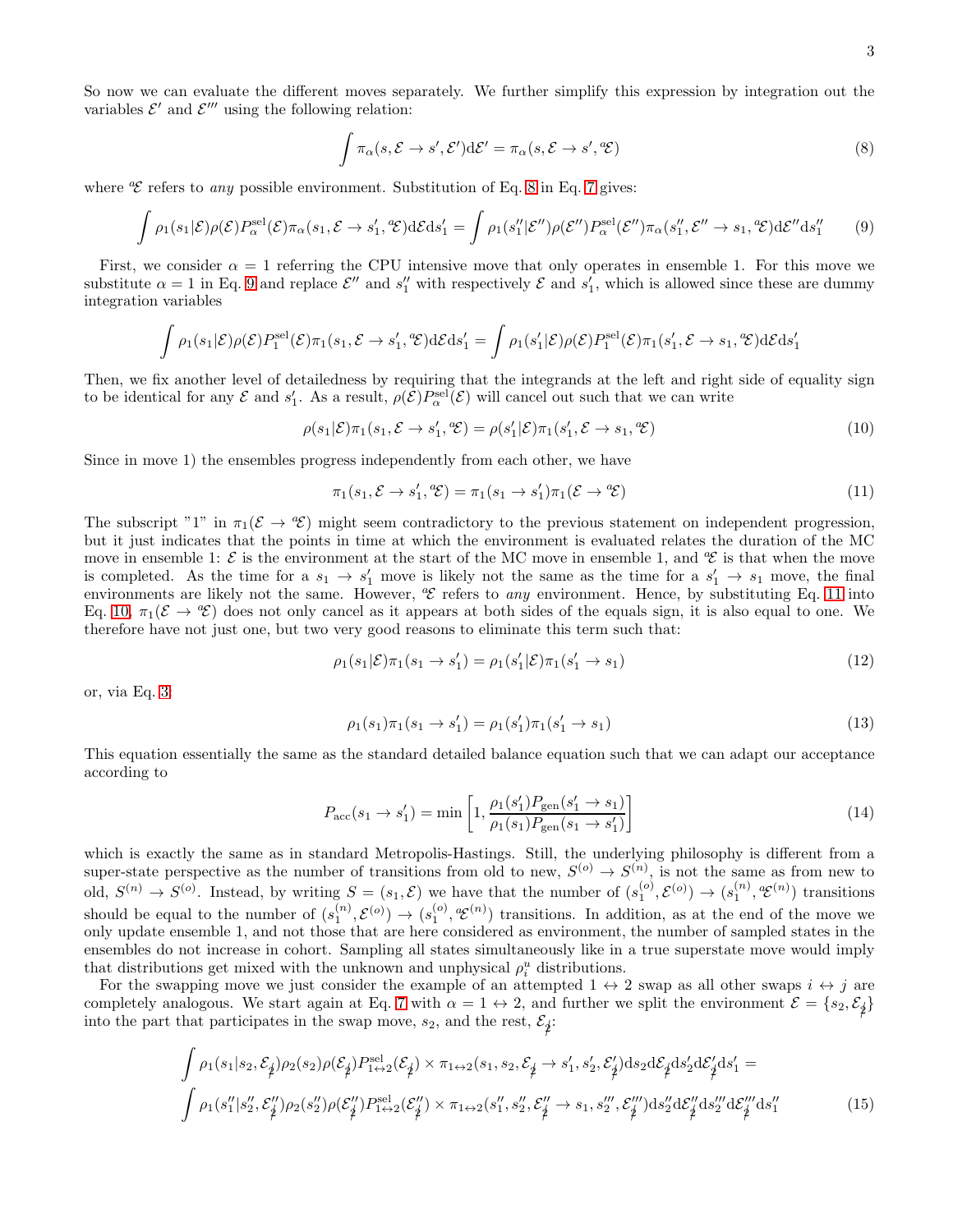Here, we assume that the selection probability  $P_{1\leftrightarrow 2}^{\text{sel}}$  depends on  $\mathcal{E}_j$ . The chance to do a replica exchange move equals  $P_{\text{RE}}$ , but once it is decided to perform a replica exchange move, all possible swaps  $i \leftrightarrow j$  compete to be selected with an equal probability. Hence, the probability for the  $1 \leftrightarrow 2$  swap to be selected depends on the number of available ensembles, which is the total number of ensembles minus the number of occupied ones. This latter information is contained in  $\mathcal{E}_\nparallel$ 

The swapping transition probability  $\pi_{1\leftrightarrow 2}$  relates to a move that has only one possible outcome, namely the one in which the states in ensemble 1 and 2 are exchanged. Therefore,  $\pi_{1\leftrightarrow2}(s_1, s_2, \mathcal{E}_j \rightarrow s'_1, s'_2, \mathcal{E}'_j)$  is vanishing if  $s'_1 \neq s_2$ and  $s_2' \neq s_1$ . Likewise,  $\pi_{1 \leftrightarrow 2}(s_1'', s_2'', \mathcal{E}_j'' \rightarrow s_1, s_2''', \mathcal{E}_j''')$  vanishes if  $s_2'' \neq s_1$  and  $s_1'' \neq s_2'''$ . We can, therefore, write

<span id="page-13-0"></span>
$$
\pi_{1 \leftrightarrow 2}(s_1, s_2, \mathcal{E}_{\underset{\mathbf{p}}{\not\sim}} \rightarrow s_1', s_2', \mathcal{E}_{\underset{\mathbf{p}}{\not\sim}}') = \hat{\pi}_{1 \leftrightarrow 2}(s_1, s_2, \mathcal{E}_{\underset{\mathbf{p}}{\not\sim}} \rightarrow s_2, s_1, \mathcal{E}_{\underset{\mathbf{p}}{\not\sim}}')\delta(s_2 - s_1')\delta(s_1 - s_2')
$$
\n
$$
\pi_{1 \leftrightarrow 2}(s_1'', s_2'', \mathcal{E}_{\underset{\mathbf{p}}{\not\sim}}' \rightarrow s_1, s_2''', \mathcal{E}_{\underset{\mathbf{p}}{\not\sim}}''') = \hat{\pi}_{1 \leftrightarrow 2}(s_2''', s_1, \mathcal{E}_{\underset{\mathbf{p}}{\not\sim}}'' \rightarrow s_1, s_2''', \mathcal{E}_{\underset{\mathbf{p}}{\not\sim}}''')\delta(s_2'' - s_1'')\delta(s_1 - s_2'')
$$
\n
$$
(16)
$$

where the transition probability with the hat,  $\hat{\pi}_{1 \leftrightarrow 2}$ , differs from transition probability without the hat,  $\pi_{1 \leftrightarrow 2}$ , by the fact that the latter considers any potential (even if impossible) result of the swapping operation, while the former actually relates to the probability of successfully executing the move in practice in which  $s_1$  and  $s_2$  change places. Substitution of Eqs. [16](#page-13-0) in Eq. [15](#page-12-4) allows us to eliminate the integrals over  $s'_1$ ,  $s'_2$ ,  $s''_1$ , and  $s''_2$  via the delta-function integration property.

$$
\int \rho_1(s_1|s_2, \mathcal{E}_{\underset{\mathcal{P}}{\neq}}) \rho_2(s_2) \rho(\mathcal{E}_{\underset{\mathcal{P}}{\neq}}) P_{1 \leftrightarrow 2}^{\text{sel}}(\mathcal{E}_{\underset{\mathcal{P}}{\neq}}) \hat{\pi}_{1 \leftrightarrow 2}(s_1, s_2, \mathcal{E}_{\underset{\mathcal{P}}{\neq}} \rightarrow s_2, s_1, \mathcal{E}_{\underset{\mathcal{P}}{\neq}}') \text{d} s_2 \text{d} \mathcal{E}_{\underset{\mathcal{P}}{\neq}} \mathcal{E}_{\underset{\mathcal{P}}{\neq}}' =
$$
\n
$$
\int \rho_1(s_2''' | s_1, \mathcal{E}_{\underset{\mathcal{P}}{\neq}}'') \rho_2(s_1) \rho(\mathcal{E}_{\underset{\mathcal{P}}{\neq}}'') P_{1 \leftrightarrow 2}^{\text{sel}}(\mathcal{E}_{\underset{\mathcal{P}}{\neq}}'') \hat{\pi}_{1 \leftrightarrow 2}(s_2''', s_1, \mathcal{E}_{\underset{\mathcal{P}}{\neq}}'' \rightarrow s_1, s_2'''', \mathcal{E}_{\underset{\mathcal{P}}{\neq}}''') \text{d} \mathcal{E}_{\underset{\mathcal{P}}{\neq}}'' \text{d} s_2''' \text{d} \mathcal{E}_{\underset{\mathcal{P}}{\neq}}'' \tag{17}
$$

We then eliminate the integrals over  $\mathcal{E}'_j$  and  $\mathcal{E}''_j$  using a similar expression as Eq. [8.](#page-12-0)

$$
\int \rho_1(s_1|s_2, \mathcal{E}_{\underset{\mathbf{p}}{\mathbf{p}}}) \rho_2(s_2) \rho(\mathcal{E}_{\underset{\mathbf{p}}{\mathbf{p}}}) P_{1 \leftrightarrow 2}^{\text{sel}}(\mathcal{E}_{\underset{\mathbf{p}}{\mathbf{p}}}) \hat{\pi}_{1 \leftrightarrow 2}(s_1, s_2, \mathcal{E}_{\underset{\mathbf{p}}{\mathbf{p}}} \rightarrow s_2, s_1, \mathcal{E}_{\underset{\mathbf{p}}{\mathbf{p}}}) \text{d} s_2 \text{d} \mathcal{E}_{\underset{\mathbf{p}}{\mathbf{p}}} =
$$
\n
$$
\int \rho_1(s_2''' | s_1, \mathcal{E}_{\underset{\mathbf{p}}{\mathbf{p}}}) \rho_2(s_1) \rho(\mathcal{E}_{\underset{\mathbf{p}}{\mathbf{p}}}) P_{1 \leftrightarrow 2}^{\text{sel}}(\mathcal{E}_{\underset{\mathbf{p}}{\mathbf{p}}}) \hat{\pi}_{1 \leftrightarrow 2}(s_2''', s_1, \mathcal{E}_{\underset{\mathbf{p}}{\mathbf{p}}}) \rightarrow s_1, s_2''', \mathcal{E}_{\underset{\mathbf{p}}{\mathbf{p}}}) \text{d} \mathcal{E}_{\underset{\mathbf{p}}{\mathbf{p}}'}^{\text{rel}} \text{d} s_2'''
$$
\n(18)

In the next step, we change some of the dummy integration variable names:  $s_2'''$  to  $s_2$  and  $\mathcal{E}_2''$  $\frac{\gamma}{2}'$  to  $\mathcal{E}_j$ .

$$
\int \rho_1(s_1|s_2, \mathcal{E}_{\underset{\mathcal{P}}{\phi}}) \rho_2(s_2) \rho(\mathcal{E}_{\underset{\mathcal{P}}{\phi}}) P_{1 \leftrightarrow 2}^{\text{sel}}(\mathcal{E}_{\underset{\mathcal{P}}{\phi}}) \hat{\pi}_{1 \leftrightarrow 2}(s_1, s_2, \mathcal{E}_{\underset{\mathcal{P}}{\phi}} \rightarrow s_2, s_1, \mathcal{E}_{\underset{\mathcal{P}}{\phi}}) \text{d} s_2 \text{d} \mathcal{E}_{\underset{\mathcal{P}}{\phi}} =
$$
\n
$$
\int \rho_1(s_2|s_1, \mathcal{E}_{\underset{\mathcal{P}}{\phi}}) \rho_2(s_1) \rho(\mathcal{E}_{\underset{\mathcal{P}}{\phi}}) P_{1 \leftrightarrow 2}^{\text{sel}}(\mathcal{E}_{\underset{\mathcal{P}}{\phi}}) \hat{\pi}_{1 \leftrightarrow 2}(s_2, s_1, \mathcal{E}_{\underset{\mathcal{P}}{\phi}} \rightarrow s_1, s_2, \mathcal{E}_{\underset{\mathcal{P}}{\phi}}) \text{d} \mathcal{E}_{\underset{\mathcal{P}}{\phi}} \text{d} s_2 \tag{19}
$$

and use a detailed-balance principle by stating that the equality does not only hold when integrated, but is true for any pair  $s_2, \mathcal{E}_j$ .

$$
\rho_1(s_1|s_2, \mathcal{E}_{\not\hat{\phi}})\rho_2(s_2)\hat{\pi}_{1\leftrightarrow 2}(s_1, s_2, \mathcal{E}_{\not\hat{\phi}} \to s_2, s_1, {}^a\mathcal{E}_{\not\hat{\phi}}) = \rho_1(s_2|s_1, \mathcal{E}_{\not\hat{\phi}})\rho_2(s_1)\hat{\pi}_{1\leftrightarrow 2}(s_2, s_1, \mathcal{E}_{\not\hat{\phi}} \to s_1, s_2, {}^a\mathcal{E}_{\not\hat{\phi}})
$$
(20)

We further simplify  $\rho_1(s_1|s_2, \mathcal{E}_j)$  by  $\rho_1(s_1)$  using Eq. [3,](#page-11-3) and split  $\hat{\pi}_{1\leftrightarrow 2}(s_1, s_2, \mathcal{E}_j \rightarrow s_2, s_1, \mathcal{E}_j)$  into  $\hat{\pi}_{1\leftrightarrow 2}(s_1, s_2 \rightarrow s_1, \mathcal{E}_j)$  $(s_2, s_1) \times \pi_{1 \leftrightarrow 2} (\mathcal{E}_j \rightarrow {}^{\alpha}\mathcal{E}_j)$  where the latter term cancels like before:

$$
\rho_1(s_1)\rho_2(s_2)\hat{\pi}_{1\leftrightarrow 2}(s_1, s_2 \to s_2, s_1) = \rho_1(s_2)\rho_2(s_1)\hat{\pi}_{1\leftrightarrow 2}(s_2, s_1 \to s_1, s_2)
$$
\n(21)

Since  $\hat{\pi}_{1\leftrightarrow 2}(s_2, s_1 \to s_1, s_2)$  is the transition probability from  $(s_1, s_2)$  to  $(s_2, s_1)$  in the first two ensembles given that the  $1 \leftrightarrow 2$  swap move was selected, and given that there are no other possible outcomes of this swap  $(P_{gen} = 1)$ , the transition probability equals the acceptance probability:

$$
\rho_1(s_1)\rho_2(s_2)P_{\text{acc}}(s_1, s_2 \to s_2, s_1) = \rho_1(s_2)\rho_2(s_1)P_{\text{acc}}(s_2, s_1 \to s_1, s_2)
$$
\n(22)

To satisfy this relation, Eq. (4) of the main article suffices.

<span id="page-13-1"></span>
$$
P_{\text{acc}} = \min\left[1, \frac{\rho_1(s_2)\rho_2(s_1)}{\rho_1(s_1)\rho_2(s_2)}\right]
$$
\n(23)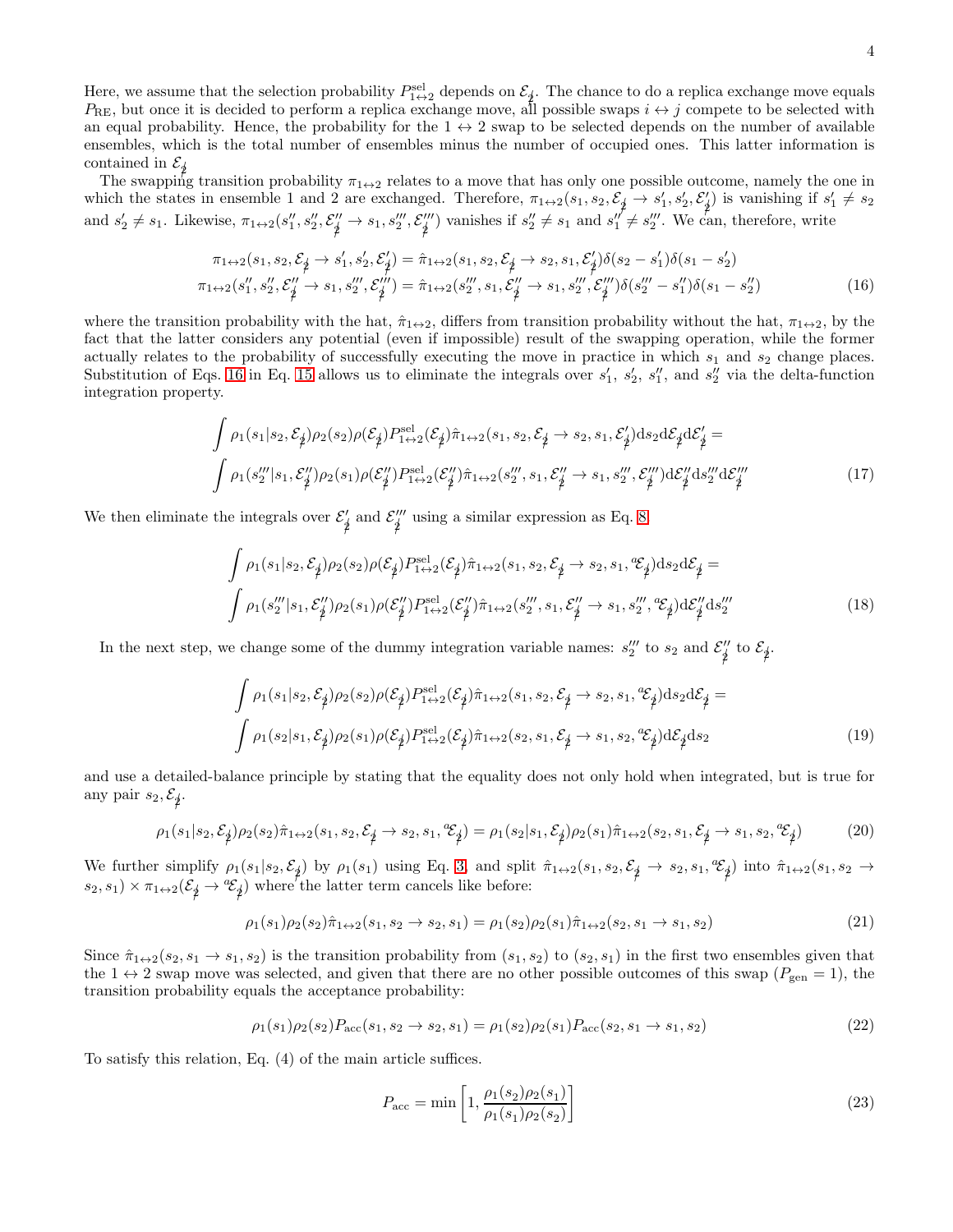5

So also here, the standard replica exchange acceptance rule applies. The main difference is that ensembles are not updated in cohort. After the  $1 \leftrightarrow 2$  swap move we only update ensembles 1 and 2. Alternatively, after the  $1 \leftrightarrow 2$ swap all other free ensembles will be updated as well with "null moves". In the example of Eq. [1](#page-11-4) this would mean that besides, ensemble 1 and 2, also ensemble 4 would be updated. As the state in this ensemble is not changing in a  $1 \leftrightarrow 2$  swap, this would imply recounting the existing  $s_4$  state. Hence, this could be viewed as a superstate move, but then without the occupied states. Resampling  $s<sub>4</sub>$  is allowed as the chance for resampling is independent of the content of ensemble 4. However, the sampling of the ensembles 3 and 5 should, while occupied, at all cost be avoided since the time that ensembles 3 and 5 remain occupied can correlate with the values of  $s_3$  and  $s_5$ , respectively.

Like in Eq. [14,](#page-12-5) the acceptance rule of Eq. [23](#page-13-1) is based on a twisted detailed balance relation: we require that, given an equilibrium distribution, the number of  $(s_1^{(o)}, s_2^{(o)}, \mathcal{E}_{\cancel{1}}^{(o)})$  $\begin{equation} \begin{pmatrix} \mathbf{c}^{(o)} \end{pmatrix} \rightarrow (s_1^{(n)}, s_2^{(n)}, \mathbf{c}_{\neq}^c) \end{equation}$  $(n)$ ) transitions should be equal to the number of  $(s_1^{(n)}, s_2^{(n)}, \mathcal{E}_j^{(o)}$  $(s^{(o)}_1) \rightarrow (s^{(o)}_1,s^{(o)}_2,{}^a\!\mathcal{E}_{\cancel{1}})$ <sup>(n)</sup>) transitions, where  $s_1^{(o)} = s_2^{(n)} = s_1$  and  $s_2^{(o)} = s_1^{(n)} = s_2$ . So in this section, we proved that standard acceptance-rejection rules can be applied in a parallel scheme in which replica exchange moves occur only between unoccupied ensembles, such that ensembles are not updated in cohort.

# <span id="page-14-0"></span>III. MATRICES WITH CONSECUTIVE ONES AND ZEROS

If the high-acceptance approach is not applied,  $w_i(X) = 1$  in Eq. (6) of the main article and the W-matrix has rows consisting of a sequence of ones, followed a sequence of zeros. The P-matrix can then be determined from Eq. (7) of the main article which has an  $\mathcal{O}(n^2)$  scaling. In this section we provide the proof of this equation.

Let  $n_i$  be the number of ones in row i. The first step to order the rows with increasing order of  $n_i$ . For instance in the following  $5 \times 5$  matrix

$$
W = \begin{pmatrix} e_1 & e_2 & e_3 & e_4 & e_5 \\ s_1 & 1 & 1 & 0 & 0 & 0 \\ s_2 & 1 & 1 & 1 & 1 & 0 \\ 1 & 1 & 1 & 1 & 0 & 0 \\ s_4 & 1 & 1 & 1 & 1 & 0 \\ s_5 & 1 & 1 & 1 & 1 & 1 \end{pmatrix}
$$

we see that  $s_2$ , originating from an MC move in ensemble  $e_2$ , is also valid for  $e_3$  and  $e_4$ . State  $s_3$  that was created in  $e_3$  only reaches the minimal condition for that ensemble. In path sampling, where  $s_2$  and  $s_3$  are paths and  $e_2$ ,  $e_3$ and  $e_4$  refer to path ensembles [k<sup>+</sup>], [l<sup>+</sup>] and [m<sup>+</sup>] with  $m > l > k$ , it would mean that path  $s_3$  crosses  $\lambda_l$ , but not  $\lambda_m$ , while path s<sub>2</sub> crosses at least  $m - k$  more additional interfaces than strictly needed for being a valid trajectory in  $e_2 = [k^+]$ . As a result, the third row has fewer ones than the second row. After reordering, the W-matrix looks as follows:

$$
\begin{array}{cccc}\ne_1 & e_2 & e_3 & e_4 & e_5 \\
s'_1 = s_1 & 1 & 1 & 0 & 0 & 0 \\
s'_2 = s_3 & 1 & 1 & 1 & 0 & 0 \\
s'_3 = s_4 & 1 & 1 & 1 & 1 & 0 \\
s'_4 = s_4 & 1 & 1 & 1 & 1 & 1\n\end{array} = W[n_1, n_2, n_3, n_4, n_5] = W[2, 3, 4, 4, 5]
$$

where we introduced the bracket notation W[·] indicating the number of ones in each row in which  $1 \leq n_1 \leq n_2 \leq$  $n_3 \ldots \leq n_n = n$ . Likewise, we always have  $n_i \geq i$ .

Based on the recursive relation,  $\text{perm}(W) = \sum_j W_{1j} \text{perm}(W\{1j\})$ , and the fact that the matrix after removing row 1 and column j,  $W{1j}$ , is identical for any  $j \leq n_1$ , we can write

$$
\text{perm}(W[n_1, n_2, n_3, \dots, n_n]) = n_1 \times \text{perm}(W[n_2 - 1, n_3 - 1, \dots, n_n - 1])
$$
\n(24)

The permanent of the remaining matrix  $W[n_2-1, n_3-1, \ldots, n_n-1]$  can again be written as  $(n_2-1)\times \text{perm}(W[n_3-1, \ldots, n_n-1])$  $2, \ldots, n_n - 2$ ) and so on. The permanent is, hence, equal to

perm
$$
(W[n_1, n_2, \dots, n_n]) = \prod_{i=1}^n (n_i + 1 - i)
$$
 (25)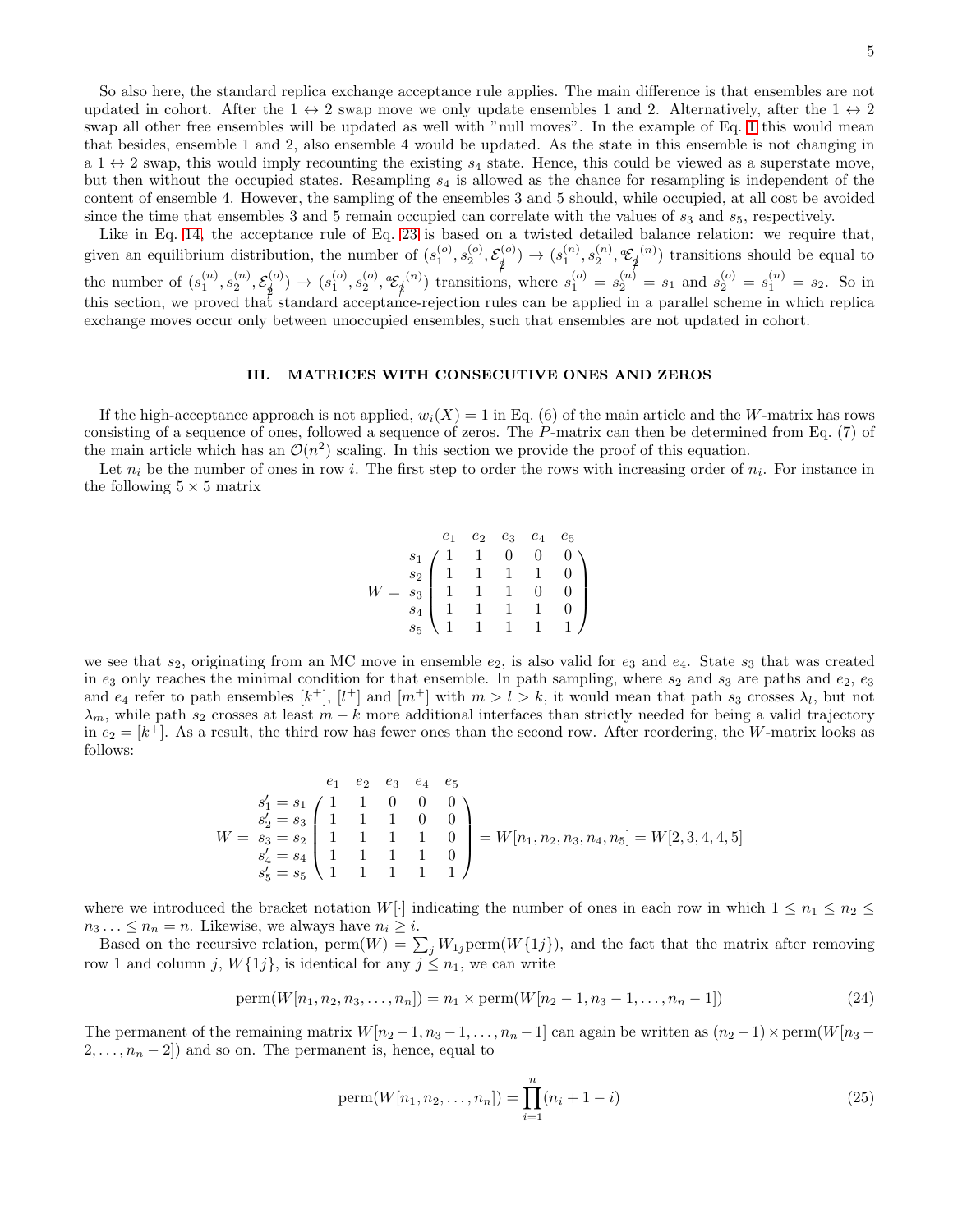$$
W\{ij\} = W[n_1, n_2, \dots, n_{i-1}, n_{i+1} - 1, \dots, n_n - 1]
$$
\n(26)

and the permanent

$$
\text{perm}(W\{ij\}) = \left(\prod_{i'=1}^{i-1} (n_{i'} + 1 - i')\right) \left(\prod_{i'=i+1}^n (n_{i'} - 1 + 1 - (i' - 1))\right)
$$
\n
$$
= \left(\prod_{i'=1}^{i-1} (n_{i'} + 1 - i')\right) \left(\prod_{i'=i+1}^n (n_{i'} + 1 - i')\right) = \frac{\text{perm}(W)}{(n_i + 1 - i)}\tag{27}
$$

and, therefore, for this case we have

$$
P_{ij} = \frac{1 \times \text{perm}(W\{ij\})}{\text{perm}(W)} = \frac{1}{(n_i + 1 - i)}.
$$
\n(28)

If for some  $k < i, n_k \geq j$ , while  $n_{k-1} < j$  or  $k = 1$ , we have that for a matrix  $W[n_1, n_2, \ldots, n_{k-1}, n_k, \ldots, n_i, n_{i+1}, \ldots, n_n]$ the following matrix remains after removal of row  $i$  and column  $j$ :

$$
W\{ij\} = W[n_1, n_2, \dots, n_{k-1}, n_k - 1, n_{k+1} - 1, \dots, n_{i-1} - 1, n_{i+1} - 1, \dots, n_n - 1]
$$
\n(29)

Therefore, the permanent of  $W\{ij\}$  can be written as

$$
\text{perm}(W\{ij\}) = \left(\prod_{i'=1}^{k-1} (n_{i'} + 1 - i')\right) \left(\prod_{i'=k}^{i-1} (n_{i'} - 1 + 1 - i')\right) \left(\prod_{i'=i+1}^{n} (n_{i'} + 1 - 1 - (i' - 1))\right)
$$
\n
$$
= \left(\prod_{i'=1}^{k-1} (n_{i'} + 1 - i')\right) \left(\prod_{i'=k}^{i-1} (n_{i'} - i')\right) \left(\prod_{i'=i+1}^{n} (n_{i'} + 1 - i')\right)
$$
\n
$$
= \frac{\text{perm}(W)}{(n_i + 1 - i)} \prod_{i'=k}^{i-1} \frac{(n_{i'} - i')}{n_{i'} + 1 - i'}
$$
\n(30)

This gives for  $P_{ij}$ :

$$
P_{ij} = \frac{1}{(n_i + 1 - i)} \prod_{i'=k}^{i-1} \frac{(n_{i'} - i')}{n_{i'} + 1 - i'}
$$
\n(31)

We can compare this result with that of one row below (row  $i + 1$ ):

$$
P_{(i+1)j} = \frac{1}{(n_{i+1}+1-(i+1))} \prod_{i'=k}^{i} \frac{(n_{i'}-i')}{n_{i'}+1-i'} = \frac{P_{ij}(n_i+1-i)}{(n_{i+1}-i)} \frac{(n_i-i)}{n_i+1-i} = P_{ij} \frac{n_i-i}{(n_{i+1}-i)}
$$
(32)

Therefore, we have following recursive relations

$$
P_{ij} = \begin{cases} 0, & \text{if } W_{ij} = 0 \\ \frac{1}{n_i + 1 - i}, & \text{if } W_{ij} = 1 \text{ and } [W_{(i-1)j} = 0 \text{ or } i = 1] \\ \left(\frac{n_{i-1} + 1 - i}{n_i + 1 - i}\right) P_{(i-1)j}, & \text{otherwise} \end{cases}
$$
(33)

For the example given above, this relation gives the following P-matrix:

$$
e_1 \quad e_2 \quad e_3 \quad e_4 \quad e_5
$$
  
\n
$$
s'_1 = s_1 \begin{pmatrix} \frac{1}{2} & \frac{1}{2} & 0 & 0 & 0 \\ \frac{1}{4} & \frac{1}{4} & \frac{1}{2} & 0 & 0 \\ \frac{1}{8} & \frac{1}{8} & \frac{1}{8} & \frac{1}{4} & \frac{1}{2} \\ s'_4 = s_4 \end{pmatrix}
$$
  
\n
$$
P = s_3 = s_2 \begin{pmatrix} \frac{1}{2} & \frac{1}{2} & 0 & 0 \\ \frac{1}{8} & \frac{1}{8} & \frac{1}{4} & \frac{1}{2} & 0 \\ \frac{1}{8} & \frac{1}{8} & \frac{1}{4} & \frac{1}{2} & 0 \\ 0 & 0 & 0 & 0 & 1 \end{pmatrix}
$$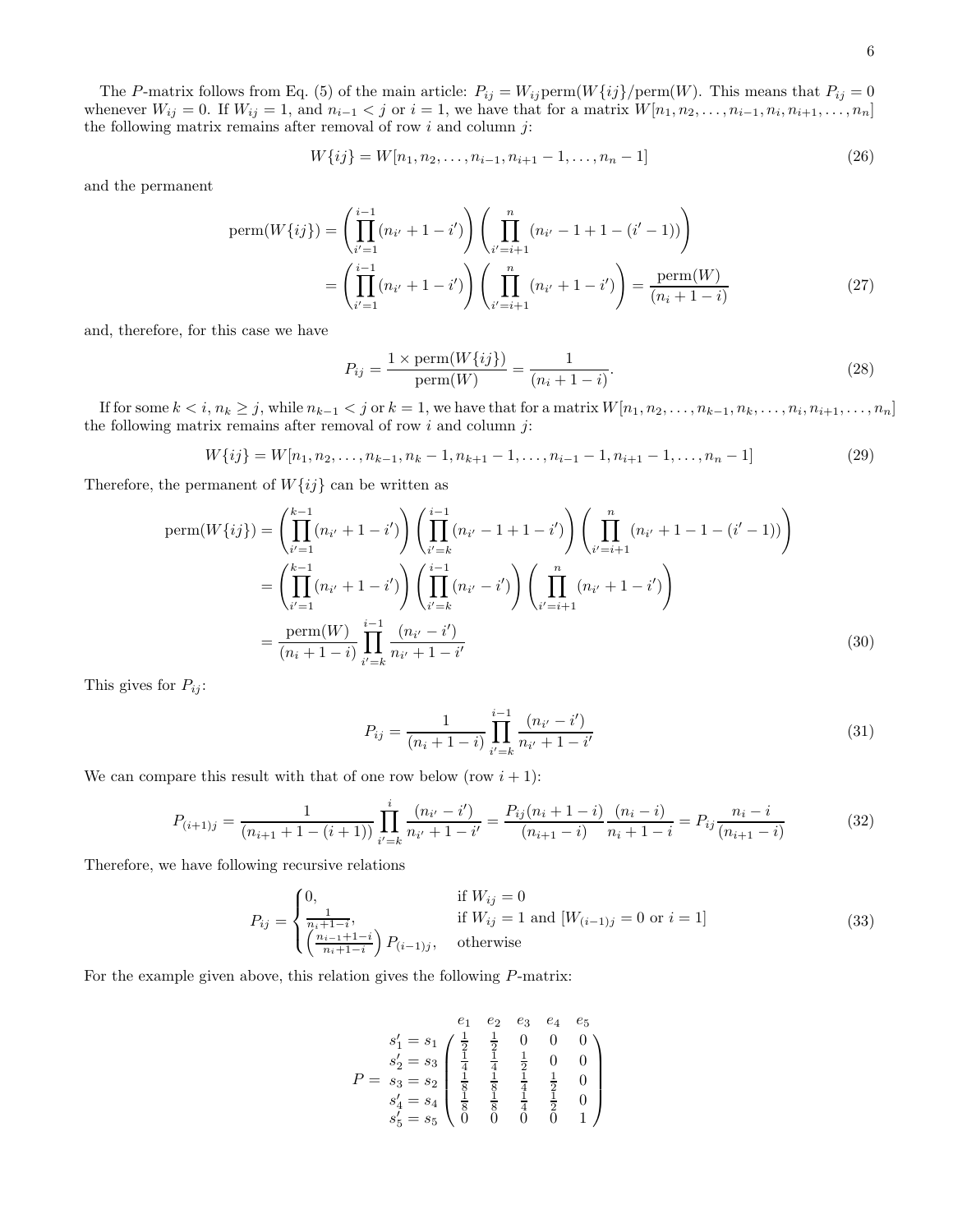This  $\mathcal{O}(n^2)$  algorithm can be done within a second for  $n \leq 3500$ , bigger than any foreseeable RETIS simulation, without even leveraging the block-diagonalization. One could swap again the second and third row to get them ordered according to the original  $s_i$ -states, though there is in principle no need for this. This is because it is irrelevant to connect the existing states to the ensembles in which they were originally created.

## <span id="page-16-0"></span>IV. KRAMER'S THEORY

For Langevin dynamics, Kramer's relation provides a way to improve upon transition state theory via an approximate expression for the transmission coefficient:

$$
\kappa = (1/\omega_b) \left( -\gamma/2 + \sqrt{\gamma^2/4 + w_b^2} \right) \tag{34}
$$

Here,  $\gamma$  is the friction coefficient of the Langevin dynamics and  $\omega_b = \sqrt{k/m}$  with m the particle's mass and k the curvature along the reaction coordinate at the transition state. The rate constant is then the product of the transmission coefficient times the transition state theory expression for the rate:

<span id="page-16-7"></span><span id="page-16-2"></span><span id="page-16-1"></span>
$$
k = \kappa k^{\text{TST}} \tag{35}
$$

For a one-dimensional motion along a coordinate z, the transition state theory expression can be expressed as  $[1]$ :

$$
k^{\text{TST}} = \sqrt{\frac{k_B T}{2\pi m}} \frac{e^{-\beta V(0)}}{\int_{-\infty}^0 e^{-\beta V(z)} \mathrm{d}z} \tag{36}
$$

where  $V(\cdot)$  is the underlying potential, T the temperature,  $k_B$  the Boltzmann constant, and  $\beta = 1/k_BT$ . The transition state is here assumed to be located at  $z = 0$  and the system is in state A, the reactant state, if  $z < 0$ .

The Kramer's approximation for the rate constant  $k$  follows from Eqs. [34-](#page-16-1)[36.](#page-16-2) However, other properties like crossing probabilities and the permeability through a membrane can be derived from the transmission coefficient as well.

The crossing probability  $P_A(\lambda_B|\lambda_A)$  from interface  $\lambda_A$  to interface  $\lambda_B$  follows from the main TIS/RETIS rate equation:

<span id="page-16-3"></span>
$$
k = f_A P_A(\lambda_B | \lambda_A) \tag{37}
$$

where  $f_A$  is the conditional flux through  $\lambda_A$  given the system is in state A. Here,  $\lambda_A$  and  $\lambda_B$  correspond to the first,  $\lambda_0$ , and last interface,  $\lambda_M$ , respectively. The flux  $f_A$  through  $\lambda_A$  is similar to  $k^{TST}$ , the flux through the transition state without recrossing correction, as it counts all positive crossings and is based on the same normalization (integration over state  $A$ :

$$
f_A = \sqrt{\frac{k_B T}{2\pi m}} \frac{e^{-\beta V(\lambda_A)}}{\int_{-\infty}^{0} e^{-\beta V(z)} dz}
$$
(38)

From Eqs. [34-](#page-16-1)[38](#page-16-3) we end up with an equation for the crossing probability:

<span id="page-16-6"></span>
$$
P_A(\lambda_B|\lambda_A) = \frac{\kappa e^{-\beta V(0)}}{e^{-\beta V(\lambda_A)}}
$$
\n(39)

Hence, based on the underlying potential and Kramer's expression, Eq. [34,](#page-16-1) one can obtain an approximate value for the crossing probability. Likewise, for a membrane system we can derive a Kramer's expression for the permeability P starting from Eq. 18 in Ref.[\[2](#page-21-2)]:

$$
P = \frac{k}{(\rho_{\text{ref}})_A} = \frac{f_A P_A(\lambda_B|\lambda_A)}{(\rho_{\text{ref}})_A} \tag{40}
$$

where  $\rho_{ref}$  refers to the probability density for a permeant at a location away from the membrane,  $z_{ref}$ , where  $V(\cdot)$  is considered to be flat, and the subscript  $(\cdot)_A$  indicates that it is normalized over the reactant state region A:

<span id="page-16-5"></span><span id="page-16-4"></span>
$$
(\rho_{\rm ref})_A = \frac{e^{-\beta V(z_{\rm ref})}}{\int_{-\infty}^0 e^{-\beta V(z)} dz}
$$
(41)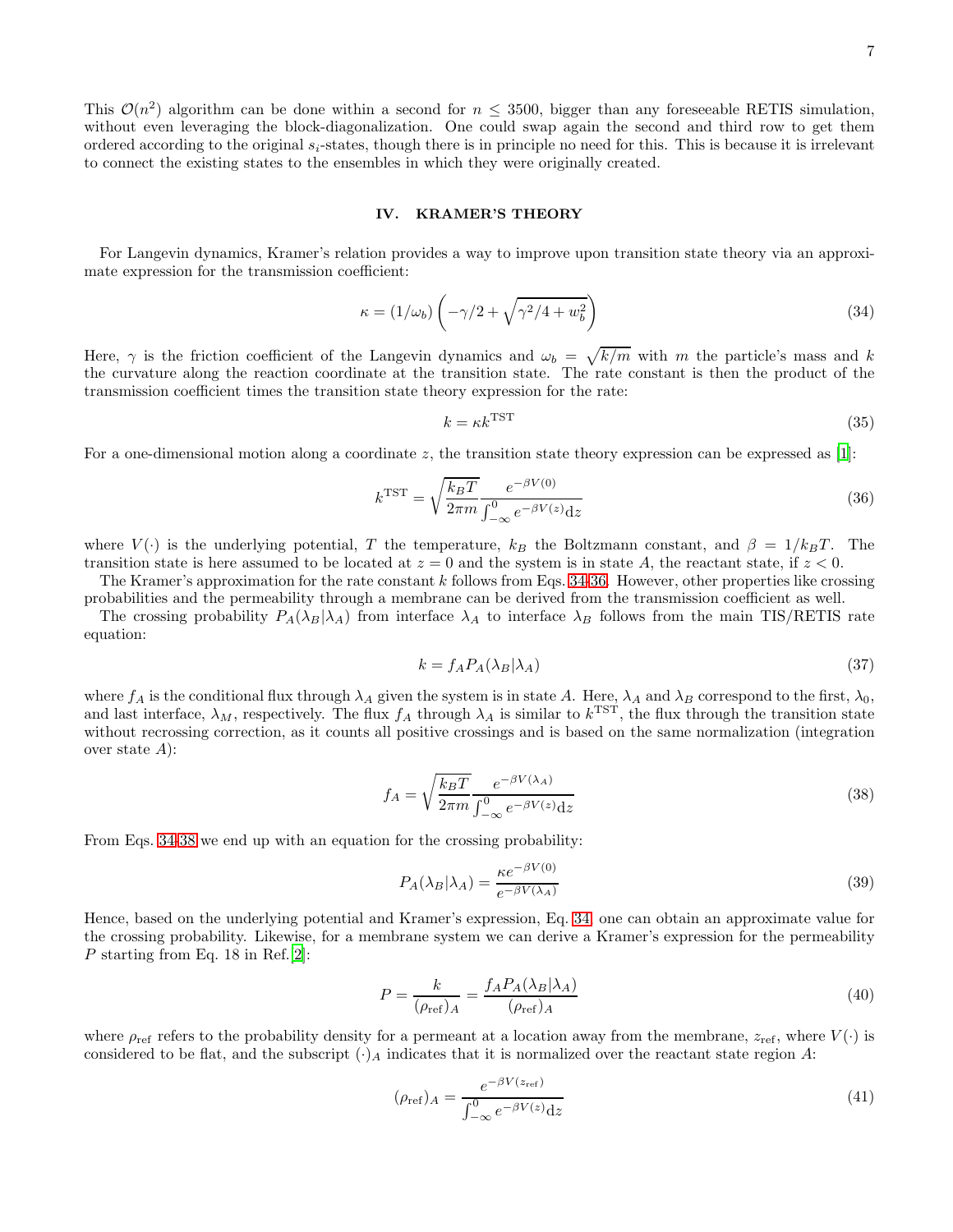Note that the integral in the denominator of Eqs. [38](#page-16-3) and [41](#page-16-4) is usually diverging since the underlying potential  $V(\cdot)$ is generally flat away from the barrier in a membrane system. Fortunately, this integral term cancels in Eq. [40:](#page-16-5)

$$
P = \sqrt{\frac{k_B T}{2\pi m}} \left( \frac{e^{-\beta V(\lambda_A)}}{e^{-\beta V(z_{\text{ref}})}} \right) P_A(\lambda_B|\lambda_A) = \sqrt{\frac{k_B T}{2\pi m}} \left( \frac{\kappa e^{-\beta V(0)}}{e^{-\beta V(z_{\text{ref}})}} \right)
$$
(42)

where in the second equality we substituted  $P_A(\lambda_B|\lambda_A)$  using Eq. [39.](#page-16-6) Hence, based on Eq. [34](#page-16-1) and Eq. [42,](#page-17-0) we can obtain a value for the permeability based on Kramer's theory.

The aforementioned equations can be generalized for multidimensional systems by replacing the  $V(z)$  terms with the Landau free energy  $F(z)$ . That is, for one additional degree of freedom y:

<span id="page-17-1"></span><span id="page-17-0"></span>
$$
F(z) = -k_B T \ln \left( \int e^{-\beta V(y,z)} dy \right)
$$
\n(43)

In addition, if multiple reaction channels yield competing parallel saddle points in the potential energy surface, these need to summed up as we will do in the next section.

### A. Kramer's relation for crossing probability of a two-channel system

The potential energy surface described in Ref. [\[2](#page-21-2)] is the following

$$
V(y, z) = e^{-cz^2} \left( V_1 + A + A \sin\left(\frac{2\pi y}{L_y}\right) + B + B \cos\left(\frac{4\pi y}{L_y}\right) \right)
$$
 with  

$$
A = (V_2 - V_1)/2, B = V_{\text{max}}/2 - V_1/4 - V_2/4, V_1 = 10, V_2 = 11, V_{\text{max}} = 20, c = 1, L_y = 6
$$
 (44)

Note that the potential is periodic along the y-direction such that  $V(y, z) = V(y + L_y, z)$  and that it is zero in the limit  $|z| \to \infty$ . Further, the following mass, Langevin friction coefficient and thermodynamic parameters were set in dimensionless reduced units:  $\gamma = 5$ ,  $T = m = k_B = \beta = 1$ . The first and last interfaces were set at:  $\lambda_A = -1.5$  and  $\lambda_B = 1.2$ . In this case, we have two saddle points at  $(-L_y/4, 0)$  and at  $(+L_y/4, 0)$  where the former is slightly lower in potential energy by  $1k_BT$  ( $V_1$  and  $V_2$ , respectively). The curvatures can be obtained by applying a second order Taylor expansion around  $z = 0$ :

$$
V(-L_y/4, z) \approx V_1 - cV_1 z^2 \Rightarrow k_1 = 2cV_1
$$
  

$$
V(+L_y/4, z) \approx V_2 - cV_2 z^2 \Rightarrow k_2 = 2cV_2
$$

which gives  $w_{b,1} = \sqrt{20}$  and  $w_{b,2} = \sqrt{22}$ . As a result  $\kappa_1 = 0.5866$ ,  $\kappa_2 = 0.6002$  via Eq. [34.](#page-16-1) From this we can compute the crossing probability based on essentially Eq. [39,](#page-16-6) but using the Landau free energy,  $F(\cdot)$ , by Eq. [43,](#page-17-1) instead of the potential energy,  $V(\cdot)$ , and using both transmission coefficients for the parts along the orthogonal coordinate, y, where they are relevant:

$$
P_A(\lambda_B|\lambda_A) \approx \frac{\kappa_1 \int_{-3}^0 e^{-\beta V(y,0)} dy + \kappa_2 \int_0^3 e^{-\beta V(y,0)} dy}{\int_{-3}^3 e^{-\beta V(y,\lambda_A)} dy} = 1.61 \cdot 10^{-5}
$$
\n(45)

where the integrals over y are taken over one period. Note that the system in Ref. [\[2](#page-21-2)] actually contains 3 particles that move in this 2D potential energy surface such that the dimension of the system is actually 6. However, since we follow one single target permeant and the other particles are assumed to have no influence on the target (the interparticle interaction was set to  $[2]$ , the effective dimension for our analysis is 2 with coordinates y and z.

The permeability then follows from Eq. [42](#page-17-0) with  $V(\cdot)$  replaced by  $F(\cdot)$ , where we used the expression based on the crossing probability to have the effect of the two different transmission coefficients directly included:

$$
P = \sqrt{\frac{k_B T}{2\pi m}} \left( \frac{\int_{-3}^{3} e^{-\beta V(y,\lambda_A)} dy}{\int_{-3}^{3} e^{-\beta V(y,z_{\text{ref}})} dy} \right) P_A(\lambda_B|\lambda_A) = \frac{1}{6} \sqrt{\frac{k_B T}{2\pi m}} \left( \int_{-3}^{3} e^{-\beta V(y,\lambda_A)} dy \right) P_A(\lambda_B|\lambda_A) = 1.37 \cdot 10^{-6} \tag{46}
$$

where we assumed that  $z_{\text{ref}}$  is taken far away from the membrane at  $z = 0$  such that  $z_{\text{ref}} \ll 0$  and  $V(y, z_{\text{ref}}) \approx 0$ .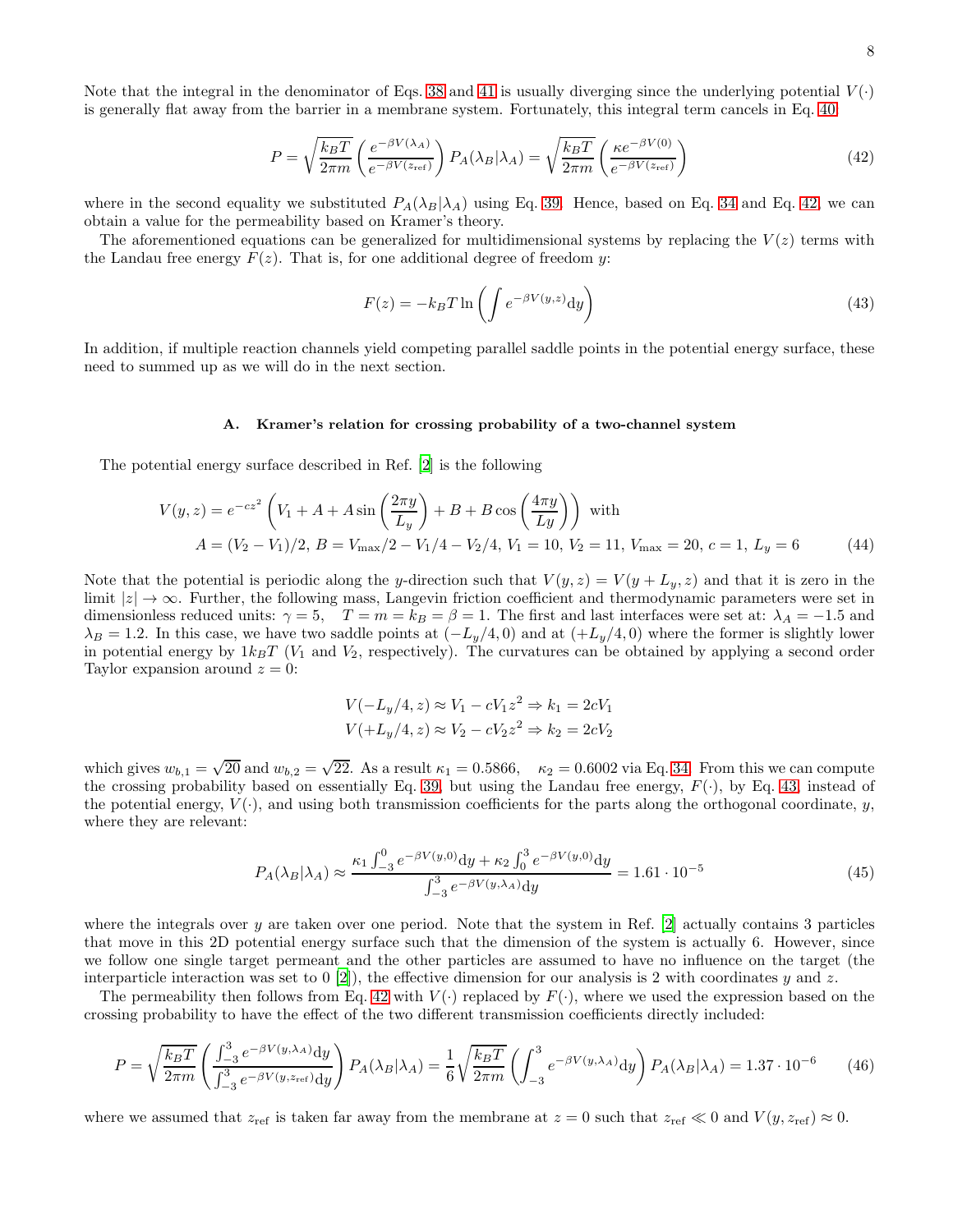### B. Kramer's relation for crossing probability of double well potential

The double well potential is given by [\[3\]](#page-21-3)

$$
V(z) = k_1 z^4 - k_2 z^2 \text{ with } k_1 = 1, \quad k_2 = 2 \tag{47}
$$

which has a transition state at  $z = 0$  and minima at  $z = -1$  and  $z = 1$ . Further is given that  $T = 0.07$  and  $k_B = m = 1$ such that the transition state theory expression for the rate, Eq. [36,](#page-16-2) equals [\[3](#page-21-3)]:  $k^{\text{TST}} = 2.776 \cdot 10^{-7}$ .

The curvature at the transition state equals  $2k_2 = 4$  such that  $w_b = 2$ . Together with the friction coefficient of  $\gamma = 0.3$ , Kramer's relation, Eq. [34,](#page-16-1) provides a transmission coefficient:  $\kappa = 0.9278$ . Henceforth, by Eq. [35](#page-16-7) the rate constant based on Kramer's theory equals:  $k = 2.58 \cdot 10^{-7}$ .

The crossing probability follows from Eq. [39](#page-16-6) where in this case  $\lambda_A = -0.99$  [\[4](#page-21-1)]. From the previously determined value for  $\kappa$ , we get:  $P_A(\lambda_B|\lambda_A) = 5.83 \cdot 10^{-7}$ 

### <span id="page-18-0"></span>V. COMPUTATIONAL EFFICIENCIES

In this paper, the computational efficiency is defined as

<span id="page-18-2"></span>efficiency = 
$$
\frac{1}{\tau^{\text{eff}}}
$$
 (48)

where  $\tau^{\text{eff}}$  is the efficiency time [\[5](#page-21-5)], which is equal to the computational cost that is needed to get a statistical relative error equal to 1 for the property that is computed. Here,  $\tau^{\text{eff}}$  could be expressed as the number of MD steps in path sampling simulations of large systems or path sampling simulations based on Ab Initio MD where the number of force calculations completely determines the total CPU cost. Expressing the efficiency time is this way has the advantage that it is hardware independent. In this article, however, we express the efficiency time in actual CPU- or wall-time seconds in order to include also the computational cost for calculating the permanents in the replica exchange move.

When a simulation is completed after a certain time  $\tau$  and the relative error  $\epsilon$  has been obtained via, e.g. independent runs, block averaging or bootstrapping, the efficiency time is estimated by

<span id="page-18-3"></span><span id="page-18-1"></span>
$$
\tau^{\text{eff}} = \epsilon^2 \tau \tag{49}
$$

Note that for serial simulations this property is in principle independent of the simulation length  $\tau$ . If we increase the simulation by a certain factor, the error should reduce by the square root of this factor such that  $\tau^{\text{eff}}$  remains unchanged. However, we should realize that there is a rather large statistical uncertainty in the estimated values for  $\tau^{\text{eff}}$  due the fact that the statistical error in the error is generally large.

In the following, unless stated otherwise, we will refer to the CPU-time and CPU-based efficiency time when referring to  $\tau$  and  $\tau^{\text{eff}}$ . However, let us shortly discuss the wall-time efficiency that follows from the same equation, Eq. [49,](#page-18-1) but with  $\tau$  being the wall-time instead of CPU-time. In all our simulations, we fixed the wall-time to  $5\times12$ hours with 5 independent runs. So the wall-time is constant and independent to the number of workers that is used. However, with K workers instead of 1, the CPU-time increases by a factor K. This means that if the error would follow the same trend as in a serial run, the use of K instead of 1 worker would result in a  $\sqrt{K}$  reduction of the error. Yet, with  $\tau$  in Eq. [49](#page-18-1) being the wall-time instead of CPU-time, the reduction in the error is not canceled by an increase in  $\tau$  and the efficiency, Eq. [48,](#page-18-2) would increase linearly with K. This would mean that we can write:

$$
\text{efficiency}(\text{wall-time}) = K \times \text{efficiency}(\text{CPU-time}) \tag{50}
$$

if the parallel run uses the total CPU-time as effectively as a serial simulation that runs  $K \times 5 \times 12$  hours long. However, our parallel algorithm will introduce changes in the relative CPU-time that is used for MC moves in the different ensembles. This effect was investigated for the memoryless single variable stochastic (MSVS) process. In the next subsection, we give the meaning and derivation of the continuous curves shown in Fig. 1 of the main article.

### A. Theoretical efficiencies for the MSVS process

The efficiency time can also be calculated for for specific parts of the calculation. In specific, TIS/RETIS consists of different path ensemble simulations that compute a local crossing probability. In the path ensemble  $[k^+]$  which consists of paths that at least cross  $\lambda_k$ , this local crossing probability equals the fraction of paths that cross  $\lambda_{k+1}$  as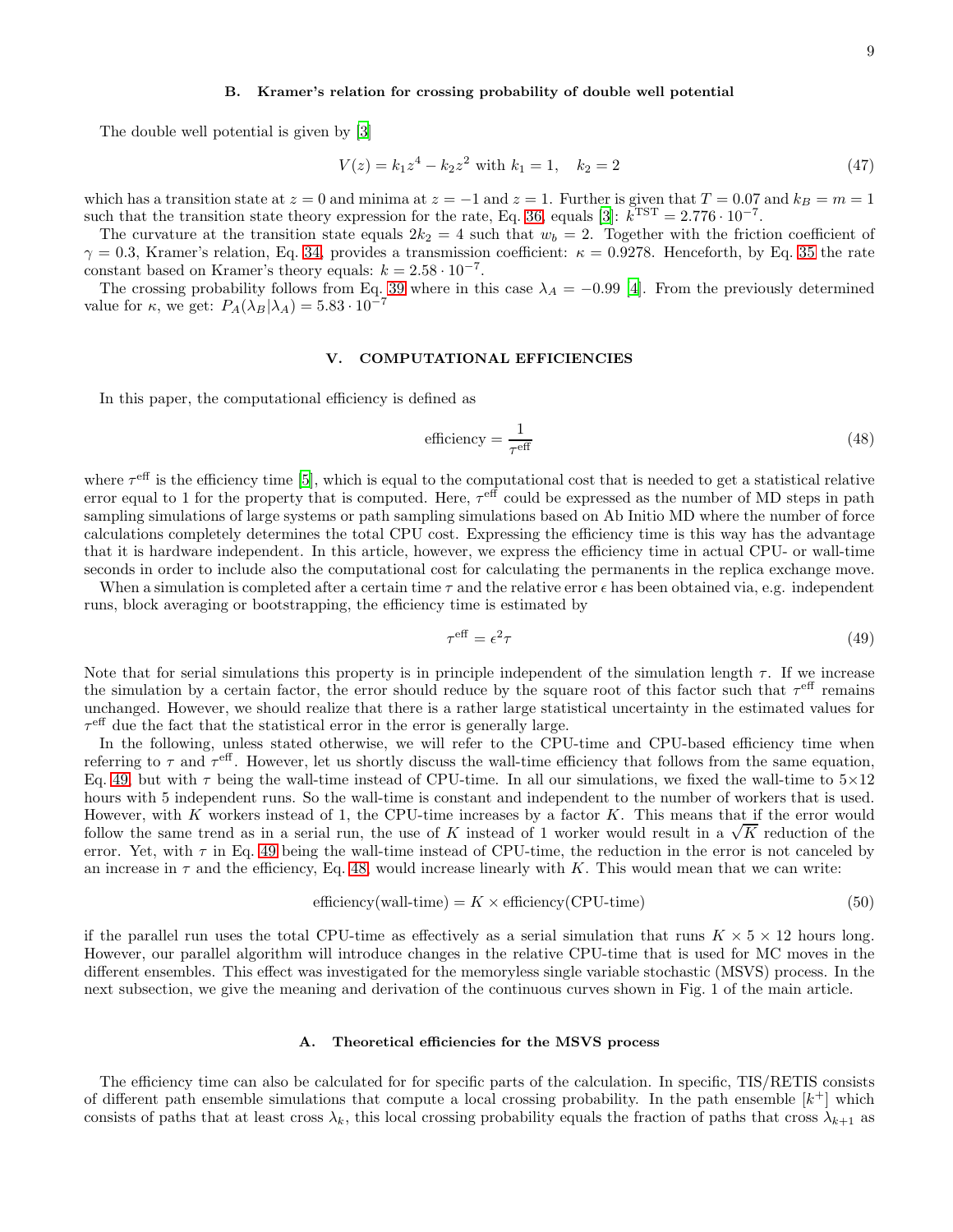10

well. Based on the expected error in the local crossing probability, the CPU-based efficiency time of ensemble  $[k^+]$ can be expressed as [\[5\]](#page-21-5):

$$
\tau_k^{\text{eff}} = \frac{1 - p_k}{p_k} \mathcal{N}_k \xi_k L_k \tag{51}
$$

where  $p_k$  is the local crossing probability of ensemble  $[k^+]$ ,  $L_k$  is the average path length (expressed in MD steps or CPU seconds), and  $\xi_k$  is the ratio of the average cost of a MC move to  $L_k$ . In other words,  $\xi_k L_k$  is the average computational cost for doing a MC move (creation of a trial path that might then be accepted or rejected). Finally,  $\mathcal{N}_k$  is a measure of the effective correlations between MC moves also called the "statistical inefficiency". Paths can be correlated due to rejections, which implies that the old path is recounted, or because of similarities between accepted paths. In practice,  $\mathcal{N}_k$  tends to be significantly larger than 1 while  $\xi_k$  is often smaller than 1 as many rejections occur without that a trial path needs to be fully completed. In addition, some MC moves like the replica exchange move or the time-reversal move do not require any MD steps.

In the following, we will neglect the effect that the replica exchange moves have on the errors and on the CPU-time. Under this assumption, the successive MC moves are completely independent. In addition, the ensemble moves are memoryless (hence  $\mathcal{N} = 1$ ). The overall error can thus be computed from the errors in the individual ensembles using standard error propagation rules for independent estimates. Except for the replica exchange part, the MSVS simulation is rejection-free such that we also have  $\xi = 1$ . In addition, the random artificial MD time for a path in ensemble in ensemble  $[k^+]$  was on average  $0.1 k + 0.1$  seconds. To simplify our analysis, we neglect the final 0.1 addition, and state that  $L_k = ak$  with  $a = 0.1$ . Finally, we fixed the local crossing probability to  $p_k = p = 1/10$  for all ensembles  $[k^+]$  such that

$$
\tau_k^{\text{eff}} = a \frac{1 - p}{p} k \tag{52}
$$

The relative error in estimate of the local crossing probability of ensemble  $[k^+]$  follows from Eq. [49:](#page-18-1)

<span id="page-19-1"></span><span id="page-19-0"></span>
$$
\epsilon_k = \sqrt{\frac{\tau_k^{\text{eff}}}{\tau_k}}
$$
\n(53)

with  $\tau_k$  the CPU-time that is spend to ensemble  $[k^+]$ . Given a certain division of the total simulation time  $\tau$  into the times ( $\tau_0, \tau_1, \ldots, \tau_{N-1}$ ), we can compute the total efficiency time by Eq. [49](#page-18-1) with

$$
\epsilon^2 = \sum_{k=0}^{N-1} \epsilon_k^2 = \sum_{k=0}^{N-1} \frac{\tau_k^{\text{eff}}}{\tau_k} \quad \text{and} \quad \tau = \sum_{k=0}^{N-1} \tau_k \tag{54}
$$

The first expression is the standard error propagation rule for the error in a final estimate that is obtained from a product of independent estimates.

Now let us first consider standard TIS or the  $N = K$  case. In this simulation we would have an equal number of workers as ensembles. Each worker is solely designated to a single ensemble such that an equal amount of CPU-time is spend per ensemble when the simulation is stopped. So we can simply put  $\tau_k = 1$  such that  $\tau = N$  and

$$
\epsilon^2 = \sum_{k=0}^{N-1} \tau_k^{\text{eff}} = a \frac{1-p}{p} \sum_{k=0}^{N-1} k = a \frac{1-p}{p} \frac{1}{2} (N-1) N \approx \frac{a}{2} \frac{1-p}{p} N^2
$$
\n(55)

where in the last equality we assumed  $N \gg 1$ . The efficiency time for TIS is hence

$$
\tau^{\text{eff}} \approx \frac{1}{2} a \frac{1-p}{p} N^3, \quad \text{for TIS or } K = N \tag{56}
$$

For serial RETIS, each ensemble is updated by a MC move before a next cycle of moves is started. As a result, in each ensemble the same number of MC moves are carried out such that  $\tau_k \propto L_k \propto k$ . By taking  $\tau_k = k$ , we get that  $\tau = (N-1)N/2 \approx N^2/2$  and

$$
\epsilon^2 = \sum_{k=0}^{N-1} \frac{\tau_k^{\text{eff}}}{\tau_k} = aN \frac{1-p}{p}
$$
\n(57)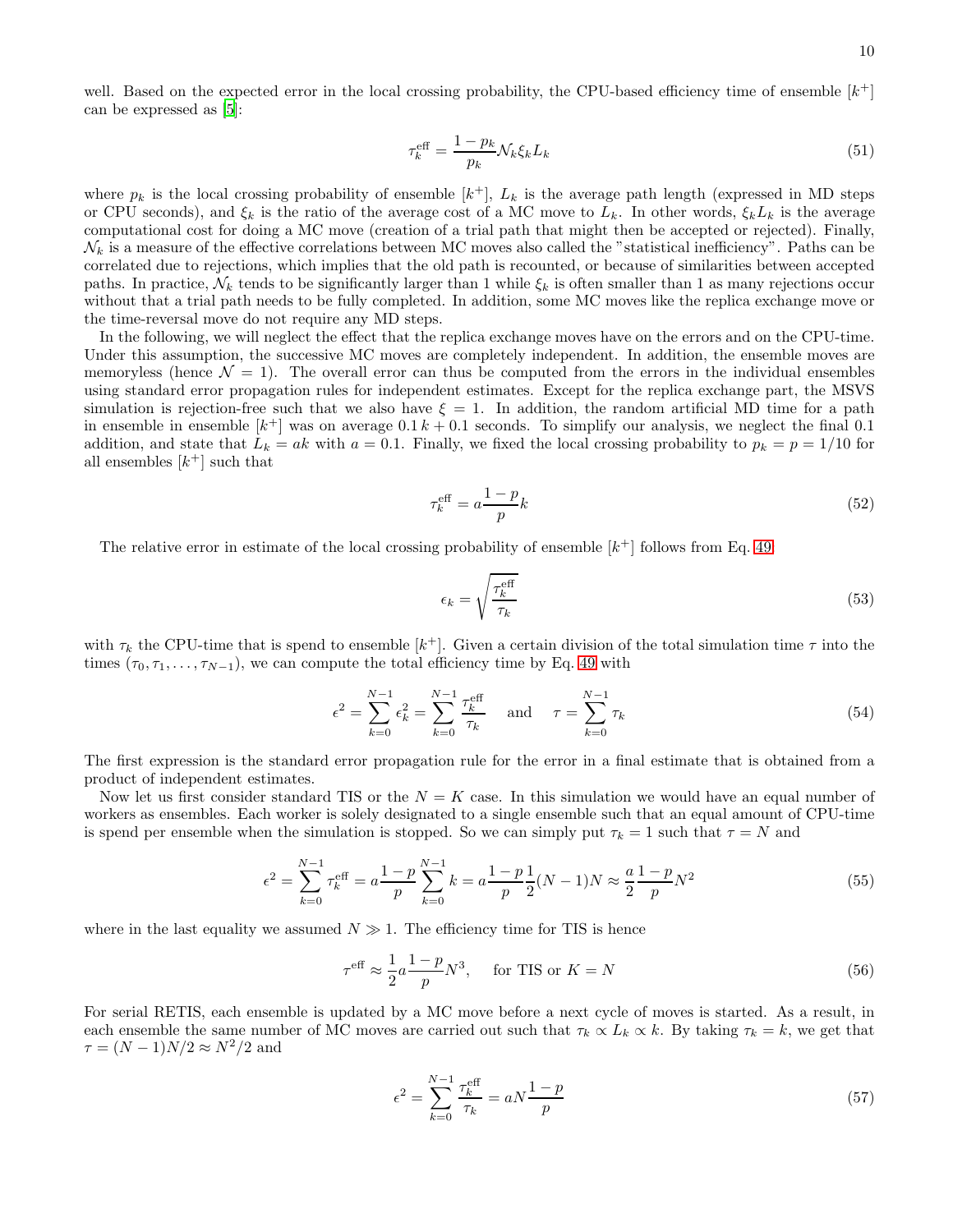and the CPU-based efficiency time is exactly the same

$$
\tau^{\text{eff}} \approx \frac{1}{2} a \frac{1-p}{p} N^3, \quad \text{for RETIS or } K = 1
$$
\n(58)

This is in agreement with Ref. [\[5\]](#page-21-5) which stated that an equal division of CPU-time or aiming for the same error in each ensemble gives the same efficiency. Since the local crossing probability is the same for each ensemble,  $p_k = p$ , aiming for the same error in each ensemble is equivalent to having the same number of MC moves per ensemble (if the statistical inefficiencies,  $\mathcal{N}_k$ , are the same). The optimal division of CPU-time over the different ensembles is, however,  $\tau_k \propto \sqrt{\tau_k^{\text{eff}}}$  [\[5](#page-21-5)]. By taking  $\tau_k = \sqrt{k}$ , the total CPU-time becomes

$$
\tau = \sum_{k=0}^{N-1} \sqrt{k} \approx \int_0^N \sqrt{x} dx = \frac{2}{3} N^{3/2}
$$
\n(59)

and the total error

$$
\epsilon^2 = \sum_{k=0}^{N-1} \frac{\tau_k^{\text{eff}}}{\tau_k} = a \frac{1-p}{p} \sum_{k=0}^{N-1} \sqrt{k} \approx a \frac{1-p}{p} \frac{2}{3} N^{3/2} \tag{60}
$$

which by Eq. [49](#page-18-1) results in a slightly lower efficiency time than for TIS/RETIS:

$$
\tau^{\text{eff}} \approx \frac{4}{9} a \frac{1-p}{p} N^3, \quad \text{for an optimal division} \tag{61}
$$

Based on  $a = p = 0.1$  and  $N = 50$ , the efficiency times are  $\tau^{\text{eff}} = 56250$  for TIS/RETIS and  $\tau^{\text{eff}} = 50000$  for the optimal division. Naturally, the corresponding CPU-time efficiencies by Eq. [48](#page-18-2) are 1/56250 and 1/50000. Furthermore, based on Eq. [50,](#page-18-3) the optimal wall-time efficiency and the optimal TIS/RETIS wall-time efficiency are given by  $K/50000$ and  $K/56250$ , respectively. These are the continuous black and purple curves in Fig.1d of the main article.

It is interesting to observe that the optimal TIS/RETIS CPU-time efficiency is only 12.5% lower than the optimal CPU-time efficiency. This seems to suggest that it is difficult to improve the CPU-time efficiency of TIS and RETIS unless the division of CPU-time is exactly targeted to do so. On the other hand, one can easily get a much worse CPUtime efficiency when errors in some ensembles are reduced to unnecessary small values while the other ensemble errors are ignored. Based on the fact that  $\tau_k \propto \sqrt{\tau_k^{\text{eff}}}$  gives the optimum, the optimum division of MC moves is obtained when in ensembles  $[k^+]$  the number of MC moves is proportional to  $\sqrt{\tau_k^{\text{eff}}}/L_k$ . For the MSVS system this means that the number of executed MC moves in each ensemble should optimally be taken as  $\propto 1/\sqrt{k}$  for  $k = 1, 2, ..., M - 1$  (to account for  $k = 0$  we should have kept the neglected 0.1 addition in the path length to avoid divergence). This means that it is actually good to execute more MC moves at the lower rank ensembles (low k) than at the higher rank (high k). However, this should not be exaggerated since too many MC moves in the low ranked ensembles will just result in inefficient use of CPU-time as discussed above. Based on the numerical sampling ratios, we determined the CPU-time spend in each ensemble,  $\tau_k$ , by multiplying these ratios by  $L_k = ak$ . We then estimated the error based on Eqs. [54](#page-19-0) and [52.](#page-19-1) The resulting efficiency, based on the actual sampling ratios of  $\infty$ RETIS, turned out to give a slightly better CPU-time efficiency than that of TIS/RETIS. The resulting wall-time efficiencies of this hybrid theoretical/numerical result is shown by the purple dots if Fig.1d as well. This shows that ∞RETIS can actually improve both the CPUand wall-time efficiency compared to TIS/RETIS. The latter is expected based on the brute force principle that more CPU power is used per second. The former is more subtle and related to the fact that ∞RETIS leads to a more efficient distribution of the CPU-time among the different ensembles compared to TIS or RETIS.

# <span id="page-20-0"></span>VI. ADDITIONAL SIMULATION RESULTS

#### A. Ratios of channels crossings